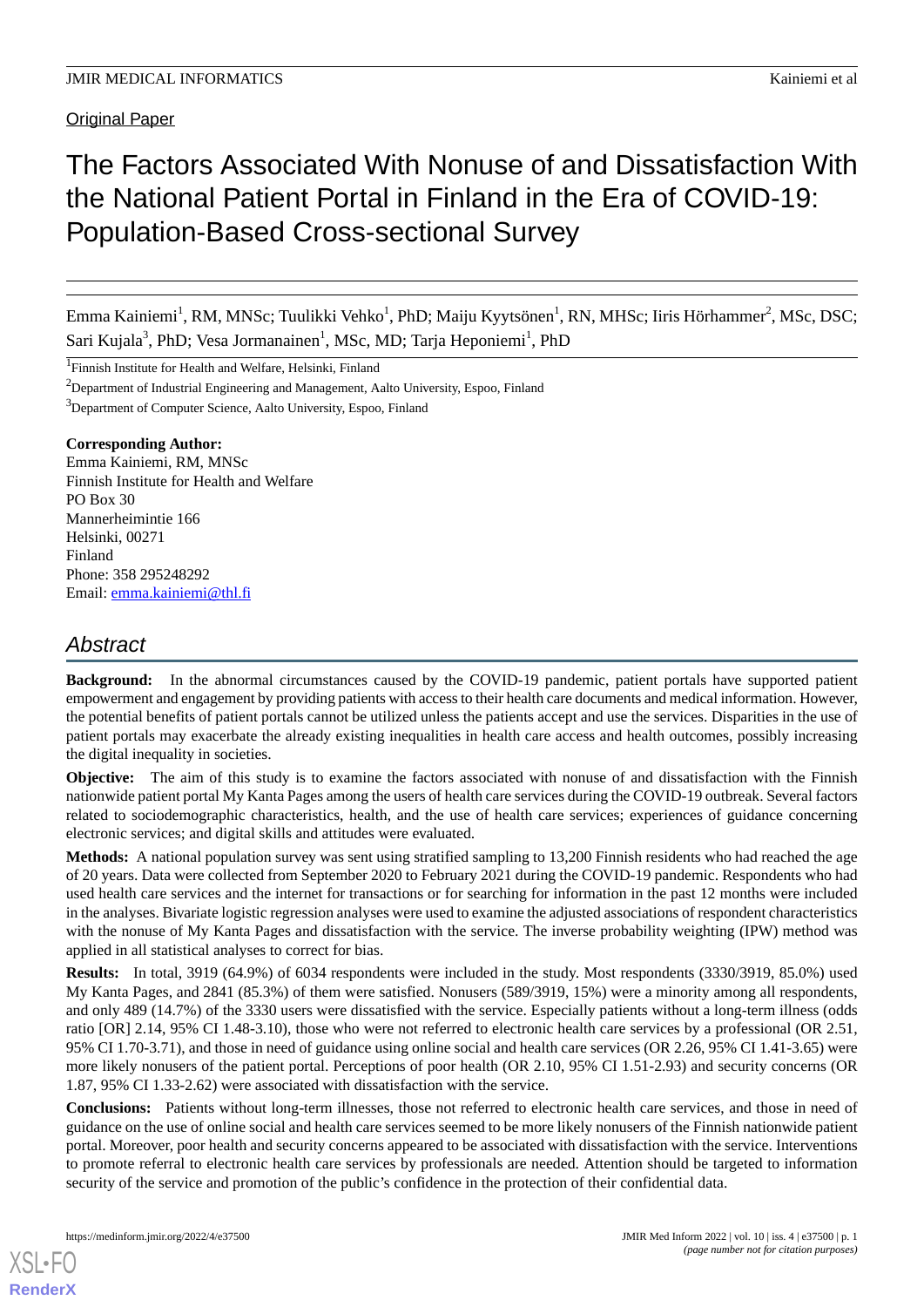#### (JMIR Med Inform 2022;10(4):e37500) doi: [10.2196/37500](http://dx.doi.org/10.2196/37500)

## **KEYWORDS**

patient portal; digital technology; eHealth; nonuse; dissatisfaction; COVID-19; digital health; patient empowerment; epidemiology; population survey; national survey

## *Introduction*

The worldwide COVID-19 pandemic limited the provision of nonurgent health care services [[1,](#page-12-0)[2](#page-12-1)]. During this time, the use and interest in patient portals increased [\[3](#page-12-2),[4\]](#page-12-3) because portals have enabled patients to have continuous [[5\]](#page-12-4) and secure access to their health care documents and medical information [[4\]](#page-12-3). Patient portals are electronic services that allow patients to access [\[6](#page-12-5)] and in some cases manage their electronic health record documentations [[7\]](#page-12-6) and interact with health care professionals [\[6](#page-12-5),[8](#page-12-7)[,9](#page-12-8)]. The functionalities provided in a patient portal vary by portal and country [\[9](#page-12-8),[10\]](#page-12-9).

Patient portals offer transparent information about the patients' health and well-being [\[11](#page-12-10)] and enhance the delivery of individualized care [\[3\]](#page-12-2). Patient portals have been reported to increase the patients' knowledge and understanding of their own health condition, and thus they might be better prepared for future contacts with health care professionals [[12\]](#page-12-11). This supports patient empowerment and engagement [\[4](#page-12-3),[5\]](#page-12-4) as the patients feel more involved and responsible for their own care [[12\]](#page-12-11). In addition, patient portals might increase the patients' satisfaction with care [\[13](#page-12-12)[-18\]](#page-12-13) and improve patient safety [\[15,](#page-12-14)[17\]](#page-12-15). However, high-quality evidence of health benefits has not yet been demonstrated [[8\]](#page-12-7).

The potential benefits of patient portals cannot be utilized unless the patients accept and adopt the service [\[7,](#page-12-6)[19\]](#page-12-16). According to the information system (IS) success model, the benefits of using the service arise from its use and user satisfaction [\[20](#page-13-0)]. Further, increased user satisfaction will lead to increased use [[20\]](#page-13-0), and unmet expectations will alter the use and satisfaction with patient portals [[21\]](#page-13-1). Not all the barriers related to the use of patient portals are related to practical issues, such as a lack of hardware and access to the internet, but patients may have other valid reasons for nonuse as well [\[7](#page-12-6),[22,](#page-13-2)[23](#page-13-3)]. Patients are also in an unequal position in terms of using electronic health care services, since not everyone has the resources or the same possibilities to use the services and take more responsibility for the management of their own health and well-being [\[24](#page-13-4)].

Previous research has examined differences in patient portal use in different contexts and patient populations. Several studies have reported an association between portal use and sociodemographic background [\[6](#page-12-5),[7](#page-12-6)[,14](#page-12-17),[23](#page-13-3)[,25](#page-13-5),[26\]](#page-13-6) and various health-related factors [[7](#page-12-6)[,12](#page-12-11),[14](#page-12-17)[,25](#page-13-5),[27](#page-13-7)[,28](#page-13-8)]. In addition, patients' guidance through increasing awareness and knowledge of patient portals [\[6](#page-12-5),[25,](#page-13-5)[28](#page-13-8)], as well as endorsement and engagement with portals by health care professionals [[7](#page-12-6)[,25](#page-13-5)], have been identified as important associated factors. There are also some studies that have reported an association between the use of patient portals and factors related to the use of the internet, such as the frequency of use [[26,](#page-13-6)[29](#page-13-9),[30\]](#page-13-10) and perceptions of the users' own internet skills [\[26](#page-13-6),[30\]](#page-13-10). Furthermore, it has been reported that

[XSL](http://www.w3.org/Style/XSL)•FO **[RenderX](http://www.renderx.com/)**

perceptions of electronic services may encourage or impede their use [[31\]](#page-13-11). However, these previous studies have been conducted under normal circumstances before the COVID-19 pandemic and are thus only partially applicable in the context changed by the pandemic [\[4](#page-12-3)].

Factors associated with the patients' satisfaction with patient portals have been less studied. Mainly descriptive research on the portal users' experiences exists, and only little research has been conducted with quantitative methods about factors associated with satisfaction [[5\]](#page-12-4). Kong et al [[5\]](#page-12-4) examined factors that predicted portal use and the users' willingness to recommend the service among chronically ill patients during the COVID-19 pandemic in the Netherlands. They discovered that the respondent's level of control, hospital visit time, life satisfaction, and level of depression are significantly associated with portal use. Variables related to the portal user's waiting times for responses via the portal were the strongest predictors of the willingness to recommend the portal. However, the used variables concerned patients with long-term illnesses, and no comparisons were made to assess whether the same variables were associated with the use and willingness to recommend the patient portal. In addition, only little research exists on the factors associated with use and satisfaction using a nationally representative sample.

The aim of this study is to examine factors associated with the nonuse of and dissatisfaction with the Finnish nationwide patient portal My Kanta Pages (My Kanta) during the COVID-19 pandemic. Only respondents who had used the internet in the past 12 months were included to examine nonuse beyond the first-level digital divide [\[32](#page-13-12)] caused by a lack of hardware and access to the internet. Several factors related to (1) sociodemographic characteristics, (2) health and the use of health care services, (3) experiences of guidance concerning electronic services, and (4) digital skills and attitudes were examined. The evaluation of factors associated with the nonuse of and dissatisfaction with the patient portal is important to further develop the service and advocate for nonusers. Disparities in the use of patient portals might exacerbate the already existing disparities in health care access and health outcomes [[33\]](#page-13-13), increasing digital inequality in societies [[34\]](#page-13-14). Knowledge of the factors that are associated with the nonuse of and dissatisfaction with the national patient portal in Finland, one of the pioneer countries in digitalization, can provide valuable information for countries and organizations that are further developing their electronic services.

## *Methods*

#### **Study Context**

Finland is a sparsely populated country with 5.5 million residents. The health care system is decentralized, and until the end of 2022, municipalities (n=311) are responsible for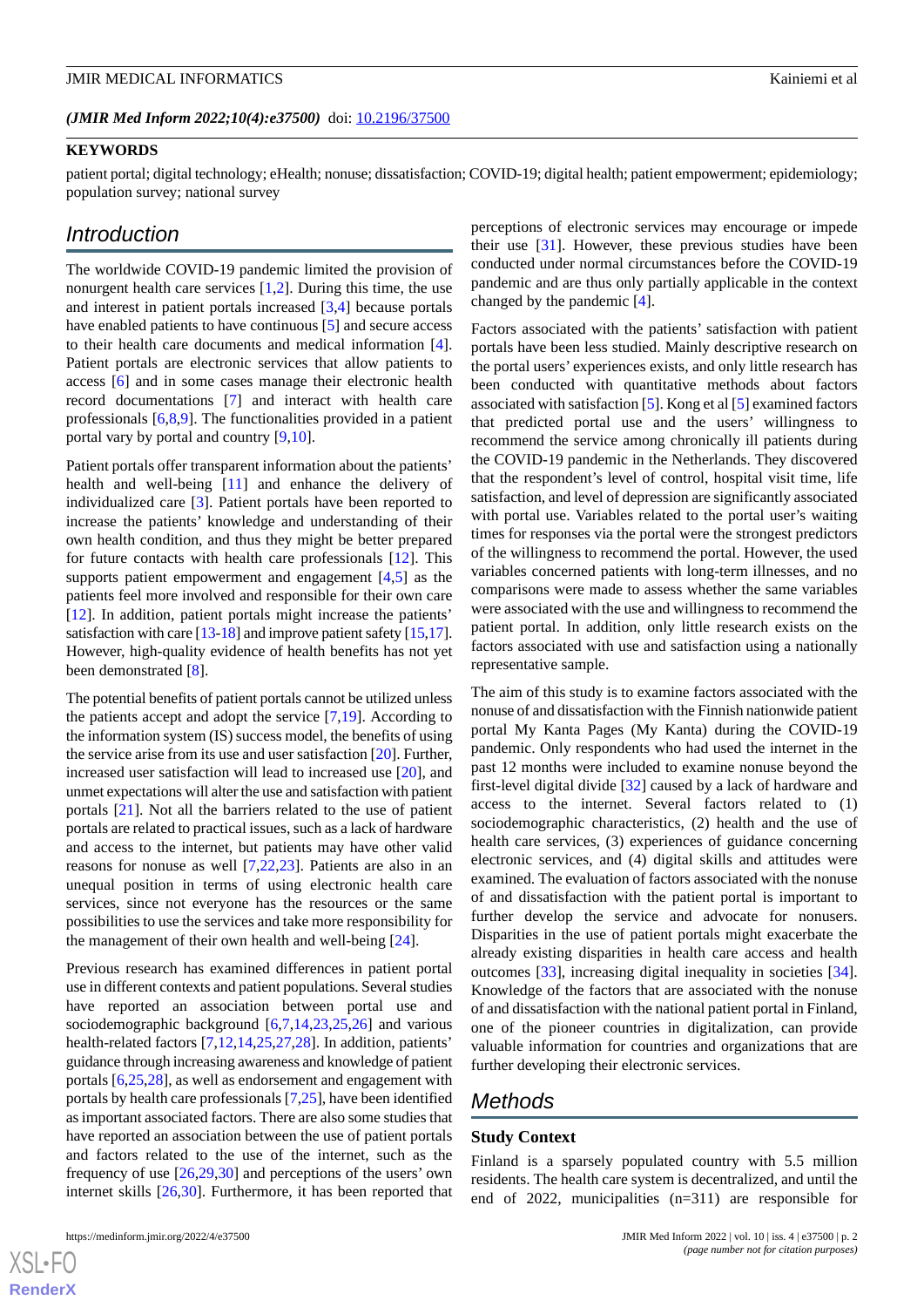organizing health care services, which are funded by taxes, state transfers, and user fees [\[1](#page-12-0)]. Finland can be considered 1 of the leading countries in terms of digitalization [\[35](#page-13-15)]. One of the most widely used electronic service is the nationwide patient portal called My Kanta. Between the years 2010 and 2018, cumulatively 63% of the adult Finnish residents had accessed the service. There is a professional user interface for Kanta Services, which can be used by the public and private actors of the social welfare and health care sector [[36\]](#page-13-16). In addition to the nationwide patient portal, some public and private actors offer their clients access to their own patient portals or regional portals [[37\]](#page-13-17).

My Kanta was launched step-by-step starting from 2010 [\[38](#page-13-18)] to promote patient safety as well as the continuity and transparency of care [\[39](#page-13-19)]. My Kanta enables continuous access of Finnish residents to their health information [[9\]](#page-12-8), including browsing their own electronic prescriptions and medical records, such as patient reports, laboratory results, and X-ray statements [[40\]](#page-13-20). All producers of health care services have been obligated to use electronic prescriptions since 2017 [\[41](#page-13-21)], and patients can request prescription renewals via My Kanta [\[42](#page-13-22)]. In addition, it is possible to record and monitor well-being data, such as blood glucose or activity meter. To access My Kanta, a Finnish personal identity code is needed, and e-authorization must be made with identification using online banking codes, mobile identification, or a certificate card [[42\]](#page-13-22).

The number of My Kanta users has grown steadily since its launch [\[38\]](#page-13-18), and the COVID-19 pandemic increased the number of logins because of the availability of coronavirus test results [[43\]](#page-13-23). In 2020, the service was used 29.4 million times by a total of 2.7 million individual visitors [[43\]](#page-13-23). E-prescriptions were issued approximately 26.4 million times during 2020 [\[44](#page-14-0)]. In the future, the use is expected to further increase as the deployment of authorization for an adult to act on behalf of another adult was introduced after the data collection period and authorization for guardians to act, with some restrictions, on behalf of their children aged 10-17 years [\[45](#page-14-1)] will be fully implemented.

#### **Sample**

This study was conducted in Finland as part of the FinSote 2020 National Survey of Health, Wellbeing, and Service Use [[46\]](#page-14-2). The questionnaire was sent using stratified sampling to 13,200 Finnish residents who had reached the age of 20 years. Data were collected from September 2020 to February 2021 during the second wave of the COVID-19 pandemic. A possibility to respond either in electronic or in paper form in Finnish, Swedish, Russian, or English was offered. During the data collection, participants who had not responded were approached by mail up to 4 times.

Altogether, 6034 Finnish residents (n=3401 [56.4%] female, mean age 64.5 years, SD 17.9) responded to the questionnaire (response rate 46.5%). In total, 3919 (65.0%) respondents were included in the study sample as they had used health care services and the internet in the past 12 months. The sample was weighted using inverse probability weighting (IPW) correction [[47\]](#page-14-3). The weights were estimated using sociodemographic register–based variables: the respondents' age, gender, marital

status, level of education, area of residence, and native language. Information about the respondents' age, gender, and area of residence were obtained from the National Population Register. In previous research, the IPW method improved the accuracy of the results of a population survey and removed most of the bias caused by nonresponse in the various subpopulations [[48\]](#page-14-4).

#### **Ethics Approval**

Participation in the study was completely voluntary. Ethical approval was obtained from the Ethics Committee of the Finnish Institute for Health and Welfare (THL/637/6.02.01/2017).

#### **Measurements**

#### *Dependent Variables*

The *nonuse of My Kanta* was evaluated with the question "Have you used My Kanta in the past 12 months?" Respondents were asked to respond (1) *no* or (2) *yes*. For the analyses, the measure was binary-coded (0=user, 1=nonuser), and the users of My Kanta were set as the reference group.

The *dissatisfaction with My Kanta* was evaluated with a question concerning satisfaction: "If you have used the service, assess the quality of the service using a school grade (4-10)." In the Finnish education system, grades 8-10 represent grades from good to excellent and grades 4-7 from fail to satisfactory [[49\]](#page-14-5). For the analyses, the measure was binary-coded (0=respondent was satisfied [grades 8-10] and 1=respondent was dissatisfied [grades 4-7] with the service), and the satisfied users of My Kanta were set as the reference group. Because the research interest was in respondents who were less satisfied with the service, respondents who gave an assessment of grade 7 were included in the group of dissatisfied users. This decision was also made based on substantive judgment to even the distribution [[50\]](#page-14-6) between satisfied and dissatisfied users, since only a small number of respondents had selected a grade from 4 to 6.

#### *Independent Variables*

Independent variables included characteristics concerning (1) sociodemographic background, (2) health and the use of health care services, (3) experiences of guidance concerning electronic services, and (4) digital skills and attitudes. All the used variables are presented in [Multimedia Appendix 1.](#page-12-18)

#### *Sociodemographic Characteristics*

The respondents' sociodemographic characteristics included their age, gender, education, and degree of urbanization. Age was used as a categorical variable in the descriptive statistics and as a continuous variable in all analyses. The *degree of urbanization* was determined according to the municipal classification and divided into 3 categories according to the proportion of people living in urban settlements and the population of the largest urban settlement: urban, semiurban, and rural municipalities [\[51](#page-14-7)]. Because of age-related differences in education, the respondents'*educational level* was first divided into 10-year age groups by gender. Each group was divided into 3 categories based on their years of education, with approximately one-third of the respondents in each category: low, median, and high. Hence, the education-level variable had hardly any interaction with age and gender.

```
XS-FO
RenderX
```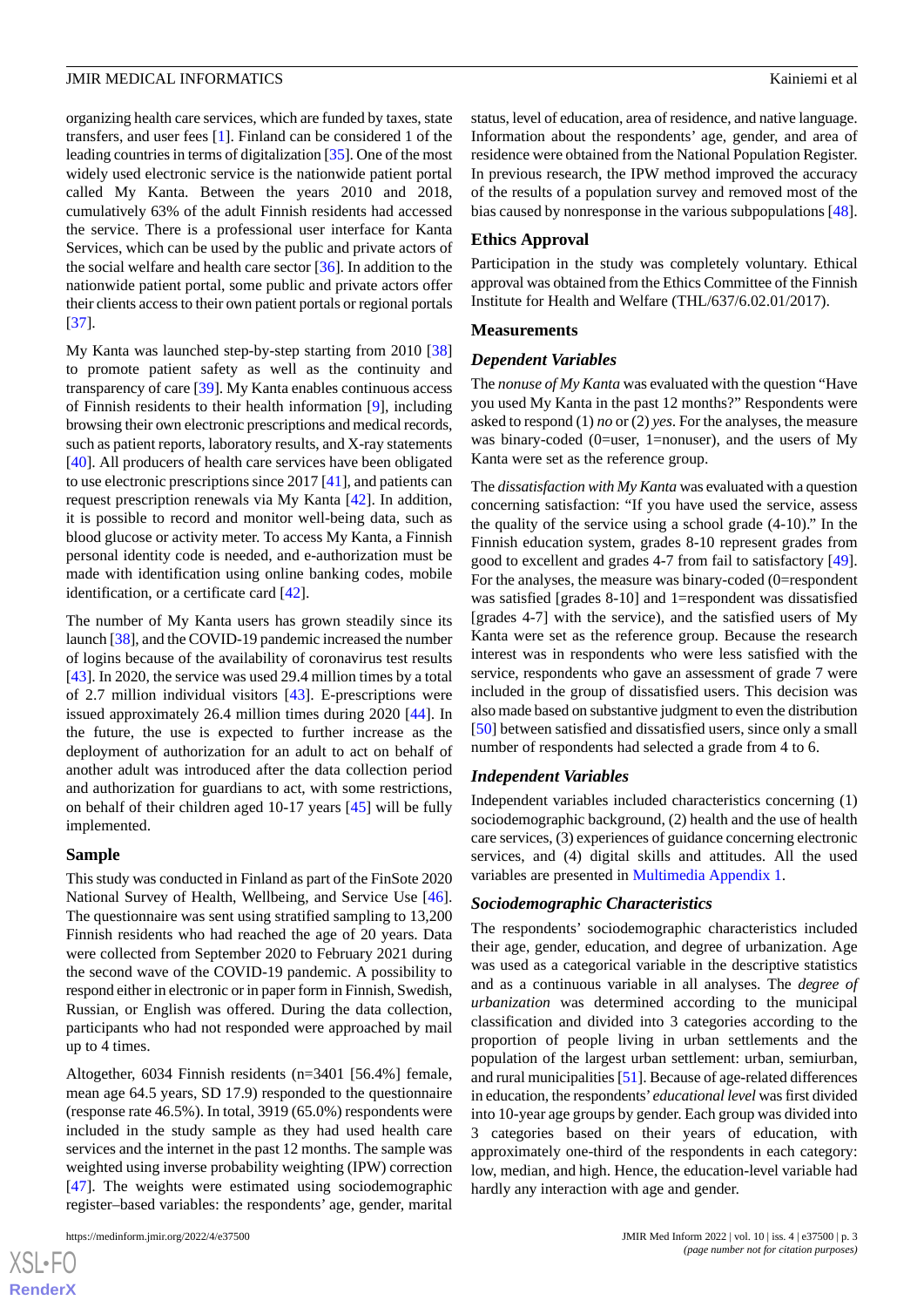#### *Health and the Use of Health Care Services*

Variables concerning the respondents' health and the use of health care services included self-rated health, long-term illness, and the use of health care services. *Self-rated health* was evaluated with a widely used, single-item measure of self-perceived health status. A subjective assessment of own health has been reported as a more sensitive measure in health monitoring than external measures of health, since it includes biological, psychological, and social dimensions. [[52\]](#page-14-8). A scale from good to poor was used to evaluate the present state of the respondents' health. In the analyses, the options (1) *good* and (2) *fairly good* were combined to represent good health, and the remaining options represented average or poor health. *Long-term illness* was binary-coded as (1) *yes* and (2) *no*. The *use of health care services* was binary-coded according to the number of annual outpatient appointments with a physician; 8 or more annual appointments were considered a high use of health care services, and less than 8 were counted as low or average use [[53\]](#page-14-9).

## *Experiences of Guidance Concerning Electronic Services*

Variables concerning the experiences of guidance concerning electronic services included referrals to electronic services and the need for guidance on how to use online social or health care services. The *referral to electronic services* was evaluated with the question "If you have used social or health care services in the traditional way (paper, visit, or call) in the past 12 months, were you referred to electronic services (eg, My Kanta)?" For the analyses, option (1) *yes, I was referred* represented the respondents who were referred to electronic health care services. Option (2) was for those who were not referred to electronic health care services.

The *need for guidance* on using online social and health care services was evaluated with the statement "I need help with using online social and health care services." In the analyses, the options (1) *completely agree* and (2) *somewhat agree* were combined as (1) *yes* and the remaining options as (2) *no* or *no opinion*.

## *Variables Related to Digital Skills and Attitudes*

Variables related to digital skills and attitudes included digital skills, perceived benefits of electronic social and health care services, and security concerns. *Digital skills* were evaluated with 6 validated statements [[54\]](#page-14-10). Based on pilot testing, 2 (33%) of the statements were transferred into positive statements [[37\]](#page-13-17). A 5-point Likert scale was used to answer the statements (1=completely agree to 5=strongly disagree). Cronbach  $\alpha$  for the statements was .86. In the analyses, a mean variable ranging from 1 to 5 was calculated for each respondent, and the measure was binary-coded to indicate (1) *good skills*(mean≤2.5) and (2) *poor skills* (mean>2.6). The same coding has previously been used in national research [[37\]](#page-13-17).

The *perceived benefits* of electronic social and health care services were measured with 8 statements. A 5-point Likert scale was used to answer the statements (1=completely agree to 5=strongly disagree). Cronbach  $\alpha$  for the statements was .91. In the analyses, missing values were coded as *neither agree nor*

[XSL](http://www.w3.org/Style/XSL)•FO **[RenderX](http://www.renderx.com/)**

*disagree*. A mean variable from 1 to 5 was calculated for each respondent, and the measure was binary-coded as (1) *beneficial* (mean≤2.5) and (2) *unbeneficial* (mean>2.6). The same coding has previously been used in national research [\[37](#page-13-17)].

*Security concerns* were evaluated with the statement "I am concerned about information security when it comes to my personal details". In the analyses, options (1) *completely agree* and (2) *somewhat agree* were combined as (1) *yes* and the remaining options as (2) *no*.

#### **Statistical Analysis**

In all statistical analyses, the IPW method [[47\]](#page-14-3) was applied to correct for bias by handling both differential sampling probabilities and missing data. Due to nonresponse in some items, the number of observations varied in the analyses.

Bivariate logistic regression analyses were used to examine the adjusted associations of respondent characteristics with the nonuse of My Kanta and dissatisfaction with the service (in separate analyses). First, univariate analyses, adjusted for age, gender, and education, were conducted at a time to examine the association of the dependent variable with each independent variable. Second, a multivariable model was formed, including only those independent variables with a *P* value of <.10. This cut-off for the *P* value was used for including the variables in the multivariable model, because the purpose was to identify potential independent variables rather than to test a hypothesis [[55\]](#page-14-11). In the fully adjusted multivariable model, a *P* value of <.05 was considered statistically significant. Statistical methods suitable for weighted data were used, and SPSS Statistics version 27 was applied for the analyses.

## *Results*

## **Characteristics**

The weighted majority (3330/3919, 85.0%) of the respondents had used My Kanta in the past 12 months. Most of the My Kanta users (2841/3330, 85.3%) were satisfied with the service. A minority of respondents (589/3919, 15%) had not used My Kanta in the past 12 months.

The IPW weighted characteristics of the respondents representative of the Finnish population are presented in [Tables](#page-4-0) [1-](#page-4-0)[4.](#page-5-0) Almost half of the respondents were aged between 35 and 59 years. Over half (n=3401, 56.4%) of the respondents were female, and the majority lived in urban regions. Over half of the respondents were not referred to electronic health care services, such as My Kanta, by a health care professional. About half of the respondents perceived electronic health care services to be beneficial. The respondents who had used My Kanta in the past 12 months were mostly satisfied with the service (mean 8.31, SE .03), whereas a minority of users (489/3330, 14.7%) were dissatisfied. Over one-third (1359/3919, 34.7%) of the respondents had also used an electronic service provided by their occupational health care provider. Of these respondents, a minority (130/1359, 9.6%) only used the service provided by their occupational health care provider and not the nationwide patient portal My Kanta.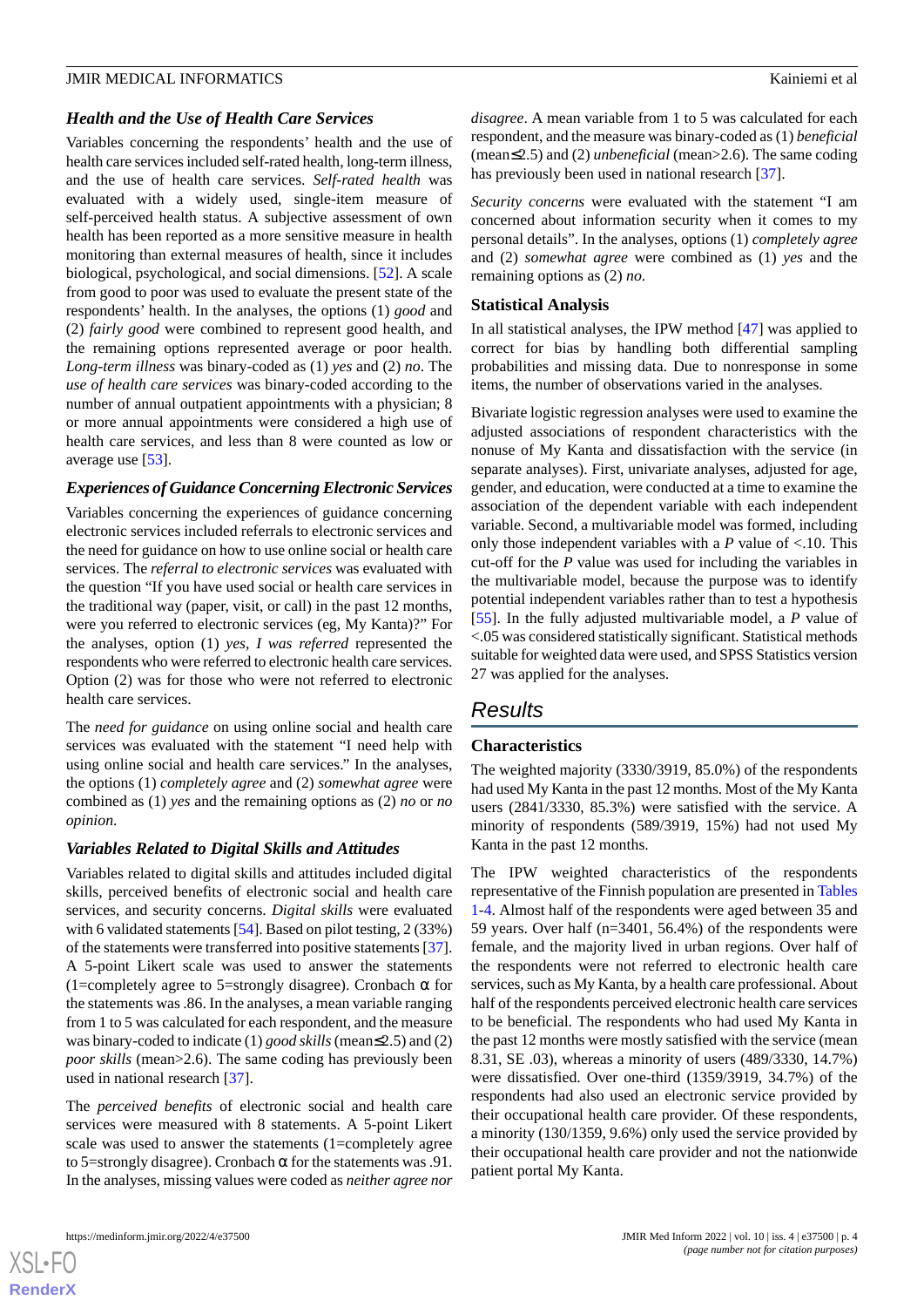<span id="page-4-0"></span>Table 1. Sociodemographic characteristics of the weighted study sample<sup>a</sup>.

| Characteristics                 | Respondents, $n$ $(\%)$ | Nonusers (N=589), $n$ (%) | Dissatisfied users $(N=489)$ , n $(\%)$ |
|---------------------------------|-------------------------|---------------------------|-----------------------------------------|
| Age, years $(N=3919)$           |                         |                           |                                         |
| $20 - 34$                       | 918 (23.4)              | 144 (24.5)                | 120(24.5)                               |
| 35-59                           | 1773 (45.2)             | 286 (48.5)                | 234 (48.0)                              |
| 60-74                           | 1008(25.7)              | 129 (21.9)                | 107(21.8)                               |
| 75-99                           | 220(5.6)                | 30(5.1)                   | 28(5.7)                                 |
| <b>Gender (N=3919)</b>          |                         |                           |                                         |
| Male                            | 1641 (41.9)             | 301(51.1)                 | 221 (45.2)                              |
| Female                          | 2278 (58.1)             | 288 (48.9)                | 268 (54.8)                              |
| Education $(N=3873)$            |                         |                           |                                         |
| Low                             | 1499 (38.7)             | 232 (39.3)                | 196(40.1)                               |
| Median                          | 1254 (32.4)             | 187 (31.8)                | 126(25.8)                               |
| High                            | 1120 (28.9)             | 170(28.9)                 | 167(34.1)                               |
| Degree of urbanization (N=3919) |                         |                           |                                         |
| Urban                           | 2918 (74.5)             | 427 (72.5)                | 373 (76.4)                              |
| Semiurban                       | 536 (13.7)              | 78 (13.3)                 | 64(13.1)                                |
| Rural                           | 465(11.9)               | 84 (14.2)                 | 52(10.6)                                |

<sup>a</sup>Inverse probability weighting (IPW)-corrected.

| Characteristics                        | Respondents, $n$ $(\%)$ |            | Nonusers (N=589), $n$ (%) Dissatisfied users (N=489), $n$ (%) |
|----------------------------------------|-------------------------|------------|---------------------------------------------------------------|
| Self-rated health (N=3893)             |                         |            |                                                               |
| Average or poor                        | 1251(32.1)              | 133(22.6)  | 245(50.2)                                                     |
| Good                                   | 2642 (67.9)             | 456 (77.4) | 244 (49.8)                                                    |
| Long-term illness $(N=3857)$           |                         |            |                                                               |
| Yes                                    | 2165(56.1)              | 191 (32.4) | 319(65.2)                                                     |
| N <sub>0</sub>                         | 1692 (43.9)             | 398 (67.6) | 170 (34.8)                                                    |
| Use of health care services $(N=3835)$ |                         |            |                                                               |
| Low or average                         | 3516 (91.7)             | 580 (98.5) | 435 (89.0)                                                    |
| High                                   | 319(8.3)                | 9(1.5)     | 54 (11.0)                                                     |

<sup>a</sup>Inverse probability weighting (IPW)-corrected.

Table 3. Experiences of guidance concerning electronic services for the weighted study sample<sup>a</sup>.

| Characteristics                            | Respondents, $n$ $(\%)$ | Nonusers $(N=589)$ , n $(\%)$ | Dissatisfied users $(N=489)$ , n $(\%)$ |
|--------------------------------------------|-------------------------|-------------------------------|-----------------------------------------|
| Referral to electronic services $(N=3166)$ |                         |                               |                                         |
| Yes                                        | 1386 (43.8)             | 154 (26.2)                    | 216(44.1)                               |
| N <sub>0</sub>                             | 1780 (56.2)             | 435 (73.8)                    | 273 (55.9)                              |
| Need for guidance $(N=3833)$               |                         |                               |                                         |
| Yes                                        | 379(9.9)                | 86 (14.6)                     | 74 (15.1)                               |
| N <sub>0</sub>                             | 3454 (90.1)             | 503 (85.4)                    | 415 (84.9)                              |

<sup>a</sup>Inverse probability weighting (IPW)-corrected.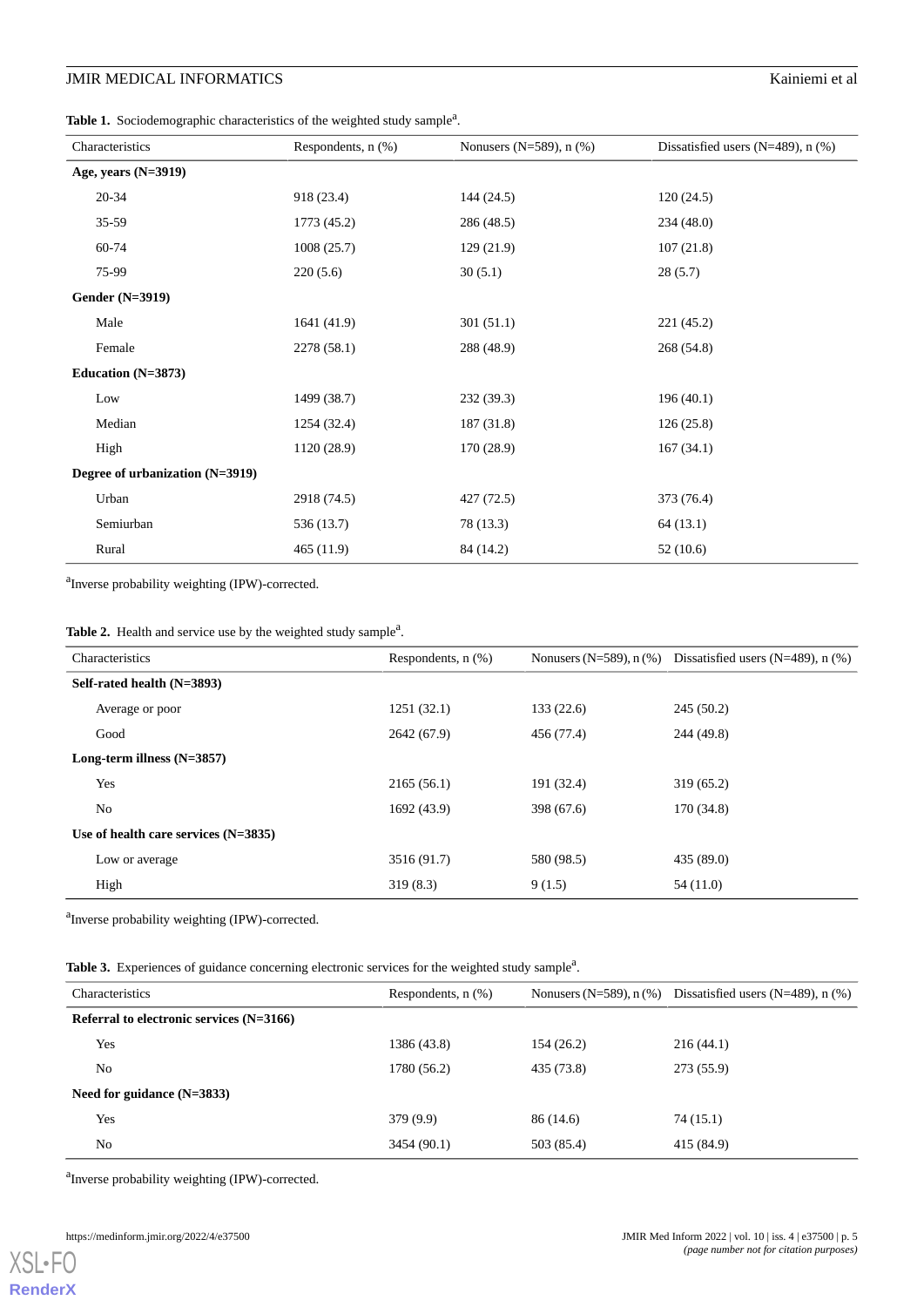<span id="page-5-0"></span>Table 4. Variables related to digital skills and attitudes of the weighted study sample<sup>a</sup>.

| Characteristics             | Respondents, $n$ $(\%)$ |            | Nonusers (N=589), $n$ (%) Dissatisfied users (N=489), $n$ (%) |
|-----------------------------|-------------------------|------------|---------------------------------------------------------------|
| Digital skills (N=3897)     |                         |            |                                                               |
| Poor                        | 199(5.1)                | 48(8.2)    | 25(5.1)                                                       |
| Good                        | 3698 (94.9)             | 541 (91.8) | 464 (94.9)                                                    |
| Perceived benefits (N=3919) |                         |            |                                                               |
| Yes                         | 1840 (47.0)             | 252(42.8)  | 181 (37.1)                                                    |
| N <sub>0</sub>              | 2079 (53.0)             | 337 (57.2) | 308(62.9)                                                     |
| Security concerns (N=3823)  |                         |            |                                                               |
| Yes or $N/A^b$              | 1923 (50.3)             | 323 (54.9) | 312(63.9)                                                     |
| No                          | 1900 (49.7)             | 266(45.1)  | 177(36.1)                                                     |

<sup>a</sup>Inverse probability weighting (IPW)-corrected.

<sup>b</sup>N/A: not applicable.

#### **Associations With the Nonuse of My Kanta**

Based on the results of age-, gender-, and education-adjusted univariate logistic regression analysis [\(Table 5](#page-6-0)), the following factors were included in the multivariable model: self-rated health, long-term illness, use of health care services, referral to electronic services, need for guidance, and digital skills.

The results of the fully adjusted logistic regression analysis regarding the nonuse of My Kanta are presented in [Table 6](#page-7-0).

Male respondents were more likely to be nonusers of My Kanta compared to females. Respondents who used health care services to a low or average degree and who did not have a long-term illness were more likely to be nonusers of My Kanta compared to those who used health care services to a high degree and had a long-term illness. In addition, respondents who were not referred to electronic services, needed guidance, or had poor digital skills were over 2 times more likely to be nonusers of My Kanta compared to their counterparts.

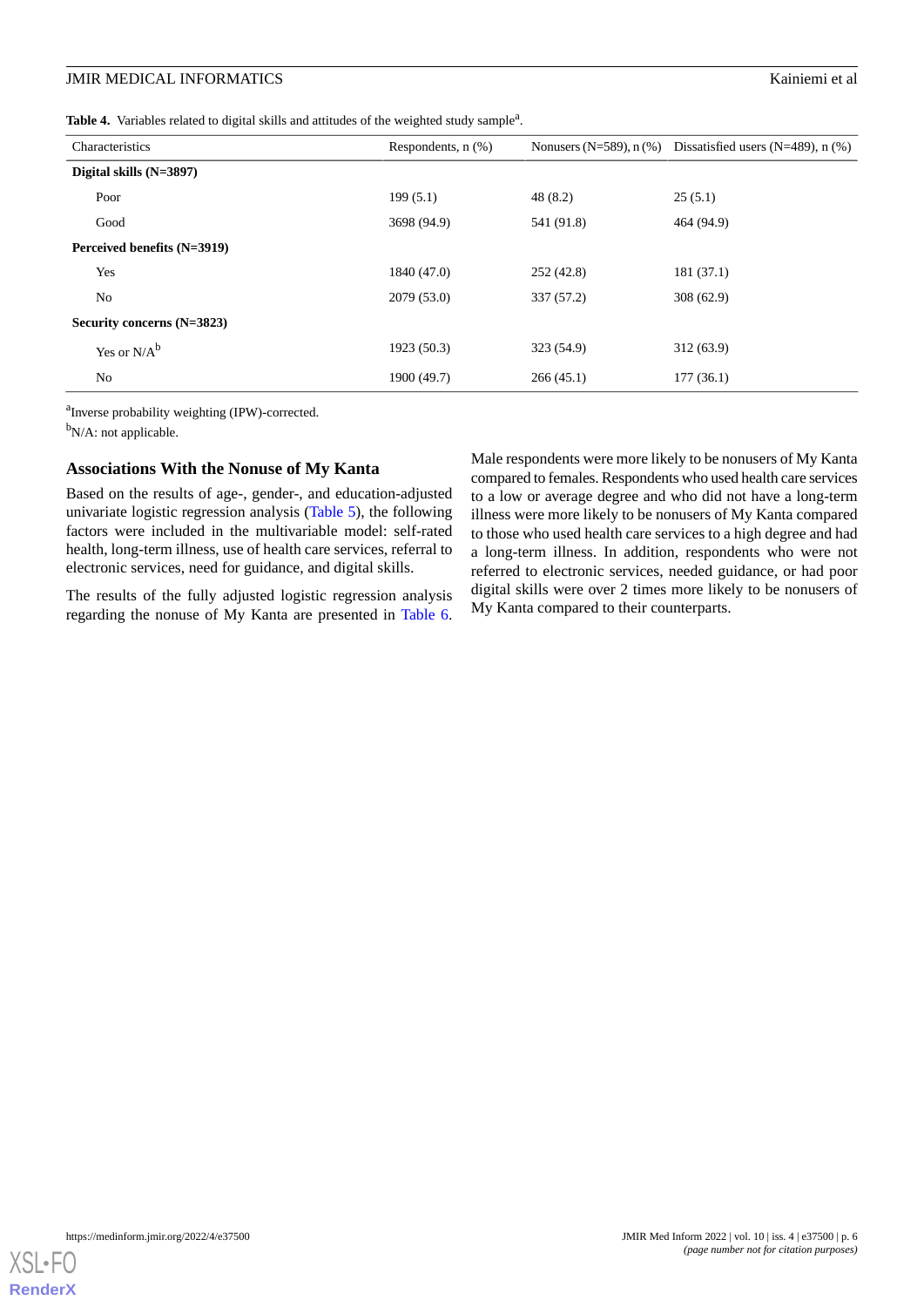<span id="page-6-0"></span>Table 5. Results of univariate logistic regression analyses for the nonuse of My Kanta<sup>a,b</sup>.

| Univariate analyses characteristics <sup>c</sup>       | $ORd$ (95% CI)     | $P$ value <sup>e</sup> |  |  |  |
|--------------------------------------------------------|--------------------|------------------------|--|--|--|
| Sociodemographic characteristics                       |                    |                        |  |  |  |
| Age (years)                                            | $0.84(0.61-1.16)$  | .17                    |  |  |  |
| Gender (male)                                          | $1.61(1.21-2.12)$  | .001                   |  |  |  |
| Low educational level                                  | $1.03(0.73-1.46)$  | .85                    |  |  |  |
| Median educational level                               | $1.01(0.71-1.42)$  | .99                    |  |  |  |
| High educational level                                 | Reference          | N/A <sup>f</sup>       |  |  |  |
| Degree of urbanization                                 |                    |                        |  |  |  |
| Urban                                                  | Reference          | N/A                    |  |  |  |
| Semiurban                                              | $1.03(0.70-1.52)$  | .87                    |  |  |  |
| Rural                                                  | $1.34(0.93-1.92)$  | .12                    |  |  |  |
| <b>Health and service use</b>                          |                    |                        |  |  |  |
| Self-rated health (good)                               | $1.75(1.25-2.45)$  | .001                   |  |  |  |
| Long-term illness (no)                                 | $3.24(2.41-4.36)$  | < .001                 |  |  |  |
| Use of health care services (low or average)           | $6.75(2.49-18.31)$ | < .001                 |  |  |  |
| Experiences of guidance concerning electronic services |                    |                        |  |  |  |
| Referral to electronic services (no)                   | 2.43 (1.70-3.49)   | < .001                 |  |  |  |
| Need for guidance (yes)                                | $2.09(1.44-3.05)$  | < 0.001                |  |  |  |
| Variables related to digital skills and attitudes      |                    |                        |  |  |  |
| Digital skills (poor)                                  | $2.37(1.50-3.76)$  | < 0.001                |  |  |  |
| Perceived benefits (no)                                | $1.25(0.94-1.67)$  | .13                    |  |  |  |
| Security concerns (yes)                                | $1.25(0.94-1.67)$  | .13                    |  |  |  |

<sup>a</sup>Inverse probability weighting (IPW)-corrected.

<sup>b</sup>The model included the main effect of each variable adjusted for age, gender, and education.

<sup>c</sup>Reference categories indicated in parentheses: gender: male vs female; self-rated health: good vs average or poor; long-term illness: no vs yes; use of health care services: low or average vs high; referral to electronic services: no vs yes; need for guidance: yes vs no; digital skills: poor vs good; perceived benefits: no vs yes; security concerns: yes vs no.

<sup>d</sup>OR: odds ratio.

e Significance level of *P*<.10.

<sup>f</sup>N/A: not applicable.

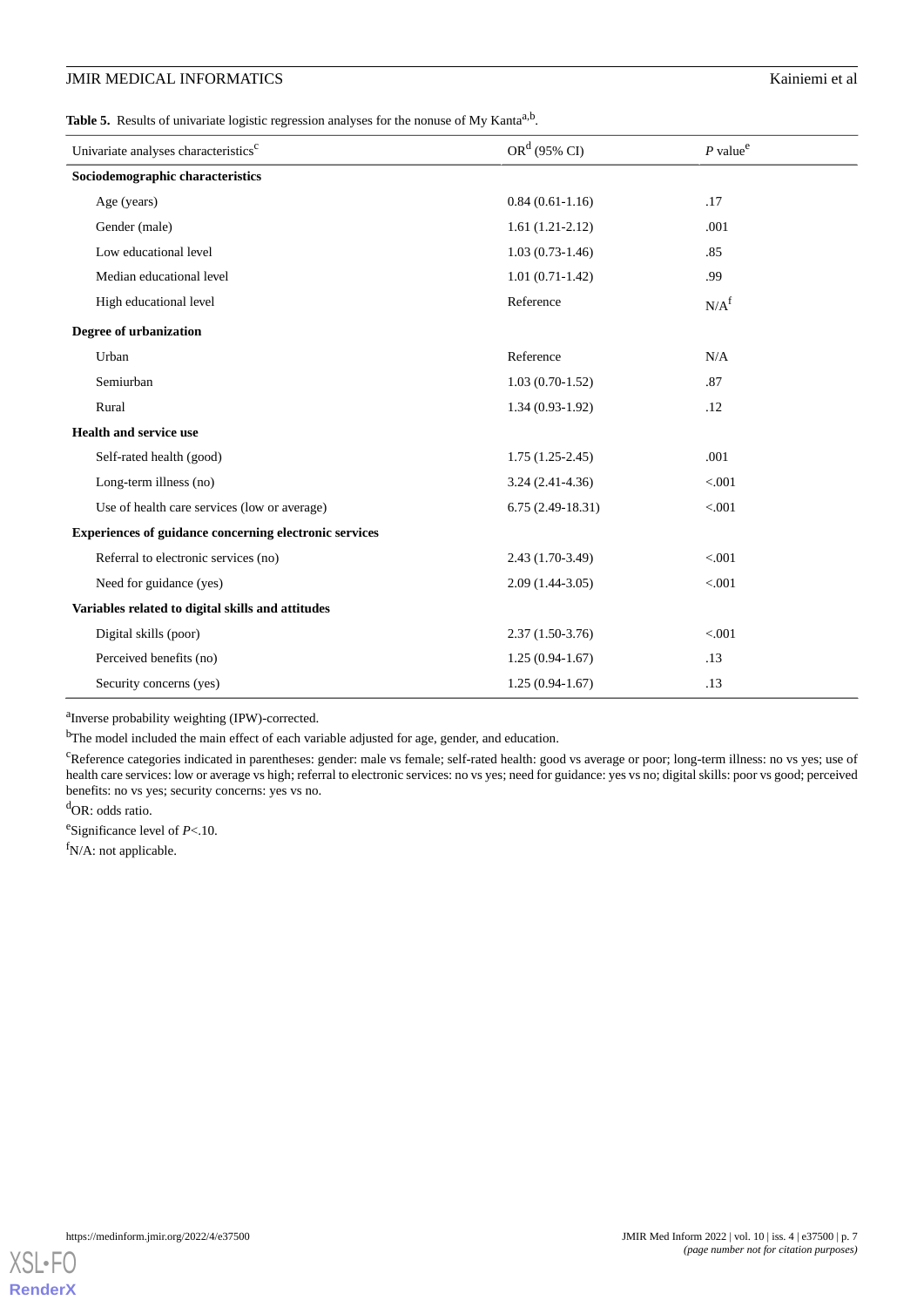<span id="page-7-0"></span>Table 6. Results of the fully adjusted logistic regression analysis for the nonuse of My Kanta (N=2328)<sup>a</sup>.

| Multivariable model characteristics <sup>b</sup> | $ORc$ (95% CI)       | $P$ value <sup>d</sup> |  |  |
|--------------------------------------------------|----------------------|------------------------|--|--|
| Gender                                           |                      |                        |  |  |
| Female                                           | Reference            | $N/A^e$                |  |  |
| Male                                             | $1.67(1.19-2.42)$    | .003                   |  |  |
| Self-rated health                                |                      |                        |  |  |
| Average or poor                                  | Reference            | N/A                    |  |  |
| $\operatorname{Good}$                            | $1.48(0.95 - 2.31)$  | .08                    |  |  |
| Long-term illness                                |                      |                        |  |  |
| Yes                                              | Reference            | $\rm N/A$              |  |  |
| $\rm No$                                         | $2.14(1.48 - 3.10)$  | < .001                 |  |  |
| Use of health care services                      |                      |                        |  |  |
| High                                             | Reference            | $\rm N/A$              |  |  |
| Low or average                                   | $4.66(1.29 - 16.84)$ | $.02\,$                |  |  |
| Referral to electronic services                  |                      |                        |  |  |
| Yes                                              | Reference            | $\rm N/A$              |  |  |
| N <sub>o</sub>                                   | $2.51(1.70-3.71)$    | < 0.001                |  |  |
| <b>Digital skills</b>                            |                      |                        |  |  |
| Good                                             | Reference            | $\rm N/A$              |  |  |
| Poor                                             | $2.53(1.32 - 4.83)$  | .01                    |  |  |
| Need for guidance                                |                      |                        |  |  |
| No                                               | Reference            | N/A                    |  |  |
| Yes                                              | $2.26(1.41-3.65)$    | $< 001$                |  |  |

<sup>a</sup>Inverse probability weighting (IPW)-corrected.

<sup>b</sup>The model included all the independent variables with a  $P$  value of <.10 in the univariate model adjusted for age, gender, and education.

<sup>c</sup>OR: odds ratio.

d Significance level of *P*<.05.

<sup>e</sup>N/A: not applicable.

## **Associations With Dissatisfaction With the Use of My Kanta**

Based on the results of the age-, gender-, and education-adjusted univariate analyses ([Table 7](#page-8-0)), the following variables were included in the multivariable model: education, self-rated health, long-term illness, need for guidance, perceived benefits, and security concerns. The results of the fully adjusted logistic regression analysis are presented in [Table 8.](#page-9-0)

In the fully adjusted multivariable model, respondents who were younger, were male, and had a high level of education were more likely to be dissatisfied with My Kanta compared to their counterparts. Respondents with average or poor self-rated health were over 2 times more likely to be dissatisfied with My Kanta compared to respondents with a good perception of their own health. In addition, respondents who perceived electronic services as unbeneficial, who needed guidance, and who had security concerns were more likely to be dissatisfied with My Kanta compared to their counterparts.

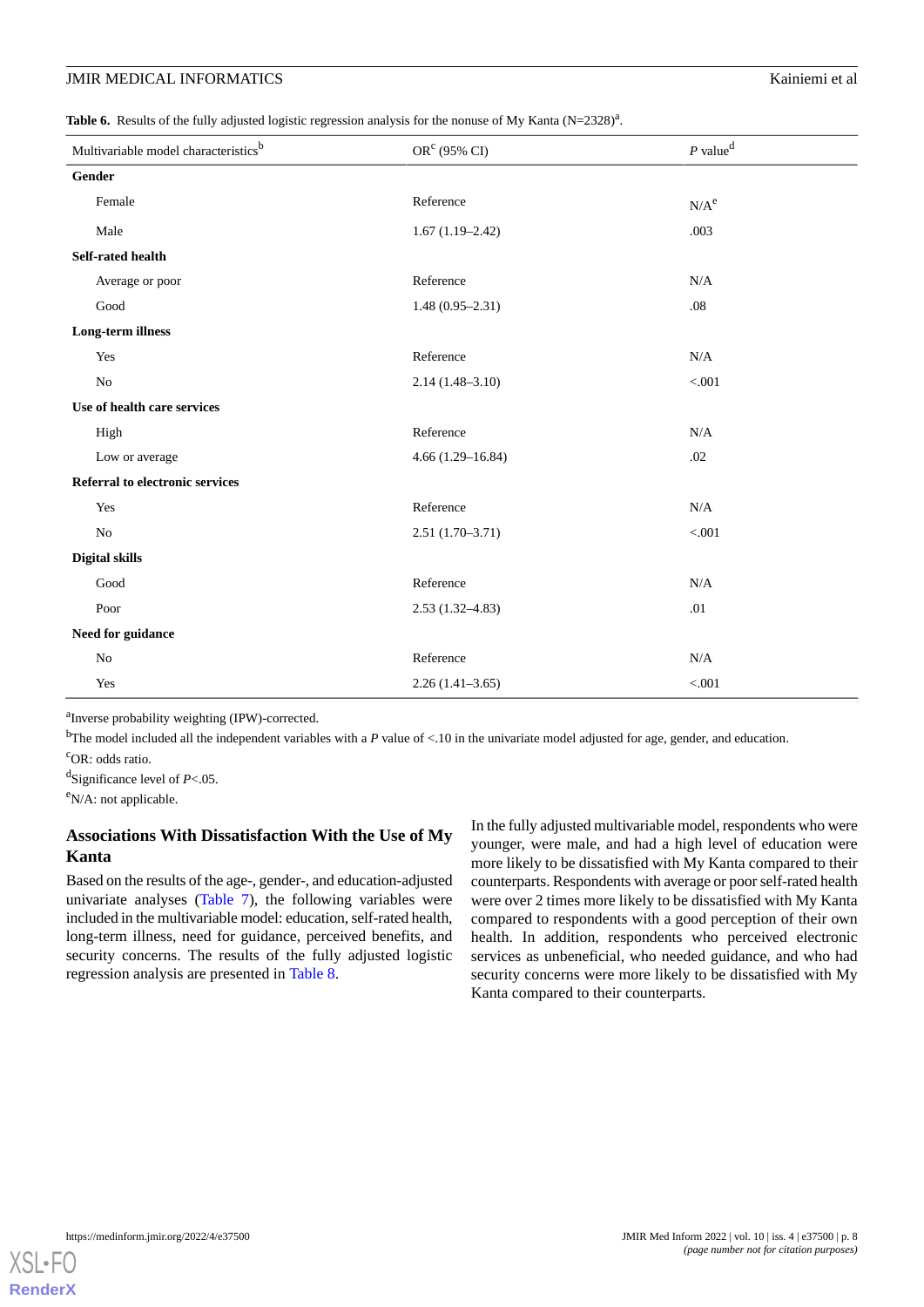<span id="page-8-0"></span>Table 7. Results of univariate logistic regression analyses for dissatisfaction with My Kanta<sup>a,b</sup>.

| Univariate analyses characteristics <sup>c</sup>       | $ORd$ (95% CI)      | $P$ value <sup>e</sup> |  |  |  |
|--------------------------------------------------------|---------------------|------------------------|--|--|--|
| Sociodemographic characteristics                       |                     |                        |  |  |  |
| Age (years)                                            | $0.99(0.99 - 1.01)$ | .33                    |  |  |  |
| Gender (male)                                          | $1.31(0.95-1.82)$   | .09                    |  |  |  |
| Low educational level                                  | Reference           | N/A <sup>f</sup>       |  |  |  |
| Median educational level                               | $0.72(0.49-1.06)$   | .09                    |  |  |  |
| High educational level                                 | $1.11(0.76-1.62)$   | .58                    |  |  |  |
| Degree of urbanization                                 |                     |                        |  |  |  |
| Rural                                                  | Reference           | N/A                    |  |  |  |
| Semiurban                                              | $1.04(0.60-1.79)$   | .89                    |  |  |  |
| Urban                                                  | $1.08(0.72 - 1.61)$ | .72                    |  |  |  |
| <b>Health and service use</b>                          |                     |                        |  |  |  |
| Self-rated health (average or poor)                    | $2.45(1.79-3.36)$   | < .001                 |  |  |  |
| Long-term illness (yes)                                | $1.34(0.95-1.88)$   | .09                    |  |  |  |
| Use of health care services (high)                     | $1.29(0.76-2.21)$   | .35                    |  |  |  |
| Experiences of guidance concerning electronic services |                     |                        |  |  |  |
| Referral to electronic services (no)                   | $1.17(0.82 - 1.67)$ | .38                    |  |  |  |
| Need for guidance (yes)                                | $2.98(1.83 - 4.85)$ | < .001                 |  |  |  |
| Variables related to digital skills and attitudes      |                     |                        |  |  |  |
| Digital skills (poor)                                  | $1.63(0.88 - 3.03)$ | .12                    |  |  |  |
| Perceived benefits (no)                                | $1.79(1.30-2.47)$   | < .001                 |  |  |  |
| Security concerns (yes)                                | $2.24(1.61-3.13)$   | < .001                 |  |  |  |

<sup>a</sup>Inverse probability weighting (IPW)-corrected.

<sup>b</sup>The model included the main effect of each variable adjusted for age, gender, and education.

<sup>c</sup>Reference categories indicated in the parentheses: gender: male vs female; self-rated health: average or poor vs good; long-term illness: yes vs no; use of health care services: high vs average or low; referral to electronic services: no vs yes; need for guidance: yes vs no; digital skills: poor vs good; perceived benefits: no vs yes; security concerns: yes vs no.

<sup>d</sup>OR: odds ratio.

e Significance level of *P*<.10.

<sup>f</sup>N/A: not applicable.

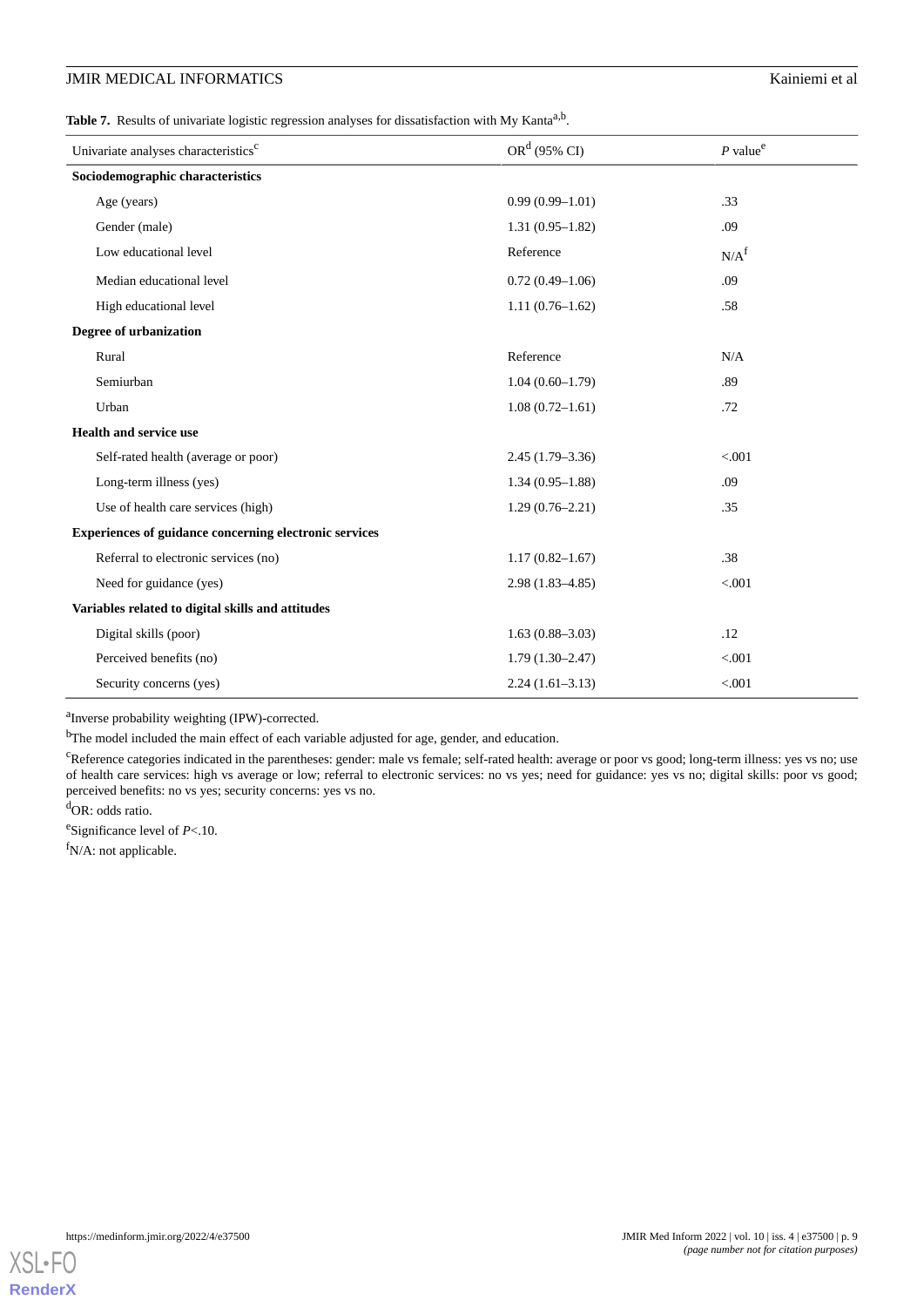<span id="page-9-0"></span>

|  |  |  | Table 8. Results of the fully adjusted logistic regression analysis for dissatisfaction with My Kanta (N=2341) <sup>a</sup> . |  |
|--|--|--|-------------------------------------------------------------------------------------------------------------------------------|--|
|  |  |  |                                                                                                                               |  |

| Multivariable model characteristics <sup>b</sup> | OR <sup>c</sup> (95% CI) | $P$ value <sup>d</sup> |
|--------------------------------------------------|--------------------------|------------------------|
| Age                                              | $0.99(0.98 - 1.00)$      | .002                   |
| Gender                                           |                          |                        |
| Female                                           | Reference                | $N/A^e$                |
| Male                                             | $1.40(1.00-1.94)$        | .05                    |
| <b>Education</b>                                 |                          |                        |
| Low                                              | Reference                | N/A                    |
| High                                             | $1.48$ 1.02-2.16 ()      | .04                    |
| Self-rated health                                |                          |                        |
| $\operatorname{Good}$                            | Reference                | N/A                    |
| Average or poor                                  | $2.10(1.51-2.93)$        | $< 001$                |
| Long-term illness                                |                          |                        |
| $\rm No$                                         | Reference                | N/A                    |
| Yes                                              | $1.02(0.71-1.45)$        | .92                    |
| <b>Perceived benefits</b>                        |                          |                        |
| Yes                                              | Reference                | N/A                    |
| $\rm No$                                         | $1.52(1.09-2.11)$        | .01                    |
| <b>Security concerns</b>                         |                          |                        |
| $\rm No$                                         | Reference                | N/A                    |
| Yes                                              | $1.87(1.33 - 2.62)$      | < 0.001                |
| Need for guidance                                |                          |                        |
| $\rm No$                                         | Reference                | N/A                    |
| Yes                                              | $2.14(1.33 - 3.46)$      | .002                   |

<sup>a</sup>Inverse probability weighting (IPW)-corrected.

<sup>b</sup>The model included all the independent variables with a *P* value of  $\lt$ .10 in the model adjusted for age, gender, and education.

<sup>c</sup>OR: odds ratio.

d Significance level of *P*<.05.

<sup>e</sup>N/A: not applicable.

## *Discussion*

#### **Principal Results**

Most respondents of this nationally representative survey study had used the nationwide Finnish patient portal My Kanta in the previous 12 months and were satisfied with the service. However, more than every 10th user of health care services and the internet were nonusers of the national patient portal, and approximately the same number of users were dissatisfied with the service. Males and those in a need of guidance were more likely to be nonusers of the patient portal and dissatisfied with the service compared to women and those not needing guidance. Not having a long-term illness and low or average use of health care services were associated with the increased likelihood of nonuse of the My Kanta portal. In addition, respondents who were not referred to electronic services and who had poor digital skills were more likely to be nonusers of My Kanta compared to their counterparts. A younger age, higher education, and poor self-rated health were associated with an increased likelihood

[XSL](http://www.w3.org/Style/XSL)•FO **[RenderX](http://www.renderx.com/)**

of dissatisfaction with the service. In addition, respondents who did not perceive electronic health care services to be beneficial and who had security concerns were more likely to be dissatisfied with the service compared to their counterparts.

#### **Strengths and Limitations**

Finland is 1 of the forerunners of digitalization and ranked highest in information exchange and patient-centered information processing in an international comparative study [[56\]](#page-14-12). By presenting the characteristics that are associated with nonuse of and dissatisfaction with the nationwide patient portal in Finland, valuable information can be offered for national initiatives for improvement and other countries aspiring to provide their residents with access to their health care documentation. However, generalizing our findings to countries with different levels of digitalization or service system should be done with caution.

A nationally presentative sample of Finnish residents was included in the analysis. The applied IPW method has previously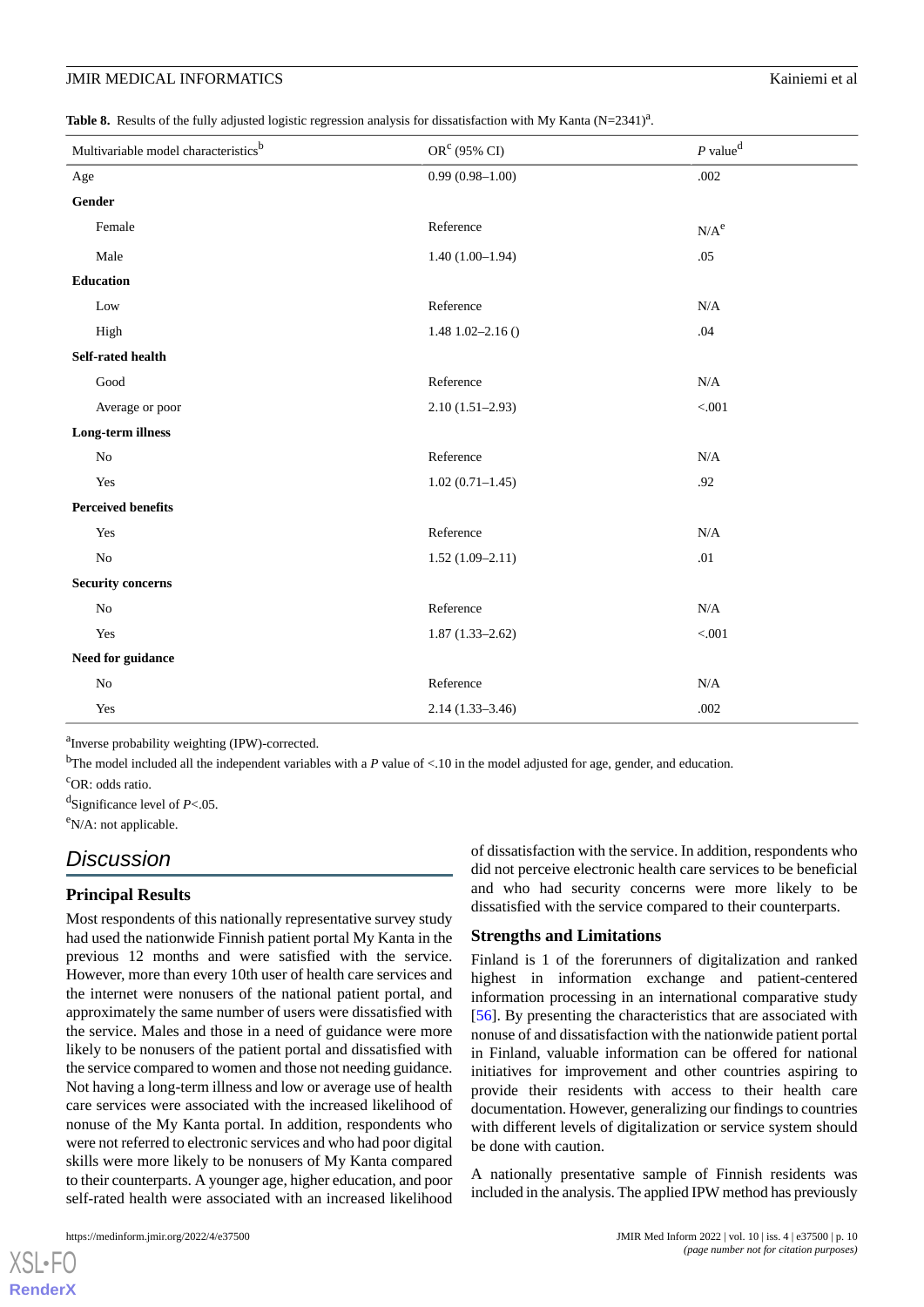been reported to improve the accuracy and generalizability of results [\[48](#page-14-4)]. However, the findings are based on self-reported data, with the possibility for bias, as respondents might not recall the previous happenings accurately. This could also lead to problems associated with common method variance and the inflation of the strength of relationships. In addition, some of the used independent variables are hard to explicitly measure and quantify because of their subjective nature, such as perceived benefits of electronic health care services. Although multiple factors were adjusted in the analyses, the possibility of residual confounding remains. Moreover, cross-sectional survey data do not allow drawing any confirmatory causal inferences from the results.

Since only respondents who had used the internet for transactions or for searching for information were included in the study, the results are only applicable when considering the nonuse of patient portals beyond the first-level digital divide caused by the lack of necessary devices and access to the internet. Some respondents who did not use My Kanta used additional patient portals provided by private or public providers of health care services. It is also noteworthy that some respondents might not be referred to electronic health care services, because their transactions in health care do not require further action or electronic services cannot provide support in their situation. The research concerning the users and nonusers of nationwide patient portals is sparse, and comparison is difficult as the properties provided in the portals vary, in addition to the differing patient populations and adjustments in the analyses.

#### **Comparison With Prior Work**

The use of nationwide patient portals varies by country and portal [\[9,](#page-12-8)[10](#page-12-9)]. This study showed that the majority of Finnish residents who had used health care services and the internet in the past 12 months had used the nationwide My Kanta patient portal. The use of the patient portal increased during the COVID-19 pandemic because of the availability of coronavirus test results, easing the burden on health care services [[43\]](#page-13-23). The availability of the test results has likely increased the use of My Kanta among those with no long-term illness and low use of health care services. This may also suggest that a larger proportion of this group among the respondents was reached for this study than would have been reached before the pandemic. Approximately only every 10th user of the patient portal was dissatisfied, indicating a high level of satisfaction with the service. It might be presumed that the restrictions for avoiding face-to-face encounters and fear of the infection increased the overall satisfaction with electronic health care services during the COVID-19 pandemic. However, even before the pandemic, high satisfaction with My Kanta has been reported [[57](#page-14-13)[-59](#page-14-14)].

The results of this study suggested that younger and more educated respondents were more likely to be dissatisfied with My Kanta compared to older and less educated respondents. The findings of this study were supported by the fact that younger generations have grown up with technology and were thus more comfortable using electronic services [[60\]](#page-14-15), which might result in higher expectations toward the services. Previous

research on a Norwegian symptom checker [\[61](#page-14-16)] reported that compared to younger users, older users were more satisfied with the service because they tended to navigate it in a more superficial way without gaining awareness of the existing problems. Contradictory to the findings of this study, patients with higher education have been reported to be more satisfied with telemedicine compared to patients with lower education [[62\]](#page-14-17). However, only participants with moderate or high levels of digital health literacy were recruited, which might explain the contradictory results. Among the less educated respondents, digital health literacy skills might be an important factor leading to dissatisfaction with the service [[63\]](#page-14-18).

This study found that respondents without any long-term illness and with low or average use of health care services are more likely to be nonusers of My Kanta, which is consistent with previous research [[7](#page-12-6)[,19](#page-12-16),[25](#page-13-5)[,27](#page-13-7),[64\]](#page-14-19). Patients without long-term illness and lower use of health care services might have fewer needs related to health care and the use of patient portals. In addition, good self-rated health was associated with patient portal nonuse in this study, similar to studies by Moll et al [\[27](#page-13-7)] and Zanaboni et al [\[12](#page-12-11)], but only before controlling for the use of health care services and long-term illness. However, even after these adjustments, a more negative perception of patients' own health was associated with dissatisfaction with the service. Previous research has reported an almost linear association between the patients' poor perception of their own health and the number of annual outpatient visits with a physician [\[52](#page-14-8)]. It can be anticipated that patients with poor self-rated health have more health care needs and fewer resources and, thus, presumably higher expectations of patient portals, which may lead to dissatisfaction.

Over half of the respondents were not referred to electronic health care services by their care providers, and the nonreferred respondents were less likely to use the nationwide patient portal My Kanta compared to referred respondents. Sääskilahti et al [[29\]](#page-13-9) and Kong et al [\[5\]](#page-12-4) have also reported unfamiliarity with the service among nonusers of patient portals. It is important to highlight the role of professionals and health care managers in activating and engaging patients to accept and use patient portals, because promotion is heavily associated with their use [[7](#page-12-6)[,29](#page-13-9),[65](#page-14-20)[-69](#page-15-0)]. The promotion should be integrated into routine care processes, and individual training and support should be provided on the portal use to patients with different background demographics to help prevent the digital divide from widening [[25,](#page-13-5)[67,](#page-14-21)[69](#page-15-0)[-71](#page-15-1)]. In addition to the promotion by professionals, alternative means are also needed to increase adoption [[70\]](#page-15-2). Further research is necessary to identify effective ways to integrate patient portal enrollment into clinical practice. After data collection, My Kanta received national publicity because of active marketing of the EU Digital COVID Certificate, which can be downloaded from the portal. This has further increased the public's awareness of My Kanta. In the future, it might be expected that increasingly more patients have prior knowledge and experience with the service. This might also represent a significant incentive for the public's further adoption of electronic services [[4\]](#page-12-3).

Although patients have prior experience in the use of electronic services and information technology tools, the ability to review

 $XS$ -FO **[RenderX](http://www.renderx.com/)**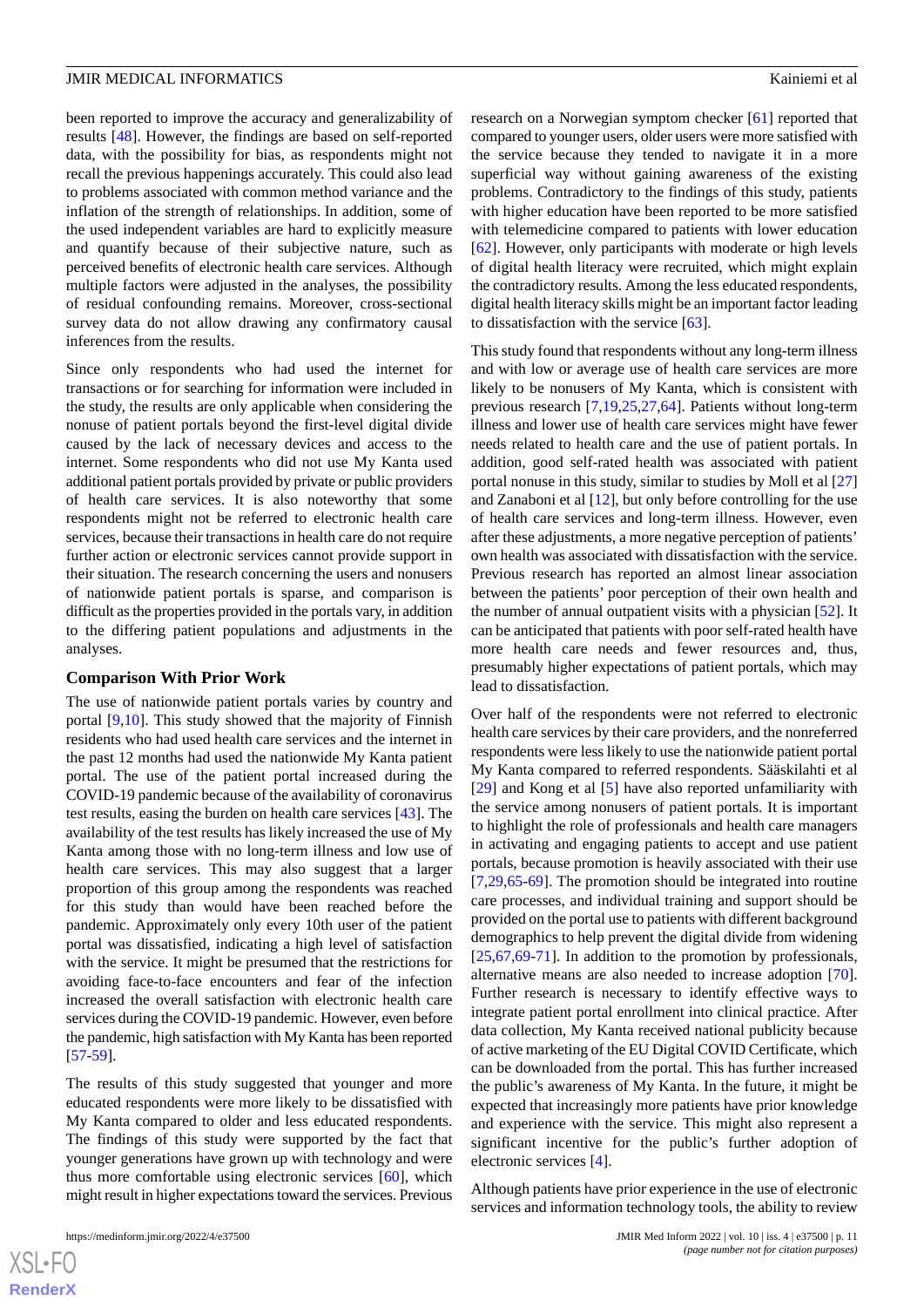and manage medical records on patient portals should not be assumed [[28\]](#page-13-8). Results of this study suggest that respondents who needed guidance in the use of electronic health care services were more likely to be nonusers of the portal or dissatisfied with the service compared to respondents without a need for guidance. It is likely that perception of a lack of ability in the use of electronic health care services or poorly designed services will alter the use and the benefits from their use, leading to dissatisfaction with the portal.

The previous literature has suggested different ways in which the use of patient portals could be promoted, including ease of entry [[13](#page-12-12)[,30](#page-13-10),[72\]](#page-15-3), easy navigation [\[73](#page-15-4),[74\]](#page-15-5), and reducing the required cognitive demands [[73\]](#page-15-4). Electronic services should meet certain accessibility requirements [\[75](#page-15-6),[76\]](#page-15-7) in order to support the equality of the users. Many providers of electronic health care services still struggle with meeting the demands of accessibility, impairing the position of especially patients with disabilities [[77](#page-15-8)]. My Kanta fulfills these requirements at a certain level by assessing and reporting the current status of the accessibility and providing an electronic channel for feedback [[78\]](#page-15-9).

In addition to easy accessibility of the service, assistance on the use should be available at a low threshold. Because patients have previously been reported to seldom seek help from family members, friends, service support, or health care providers [\[12\]](#page-12-11), electronic services should be designed to include assistance to users. New electronic introductory and teaching materials have been prepared by the system administrator of My Kanta [[79\]](#page-15-10), and health care professionals should guide their clients to these materials. Patients with different background demographics were involved to a limited extent in the development of these materials. Efforts to stimulate participation of especially disadvantaged patients in developmental work of patient portals [[80\]](#page-15-11) and educational materials should be highlighted.

Digital skills are necessary for wider patient adoption and use of patient portals [[31](#page-13-11)[,34](#page-13-14),[37](#page-13-17)[,81](#page-15-12),[82\]](#page-15-13). The findings of this study are similar to previous research [\[26](#page-13-6),[30\]](#page-13-10) as respondents with poor digital skills were more likely to be nonusers of My Kanta portal compared to respondents with good skills. For the patients to be able to effectively navigate the portal, their digital competence needs to be promoted [\[71](#page-15-1)]. The Finnish national strategy for applying information technology to health care and social welfare currently states that Finnish residents should be able to use electronic services and produce self-recorded data to promote their well-being [\[83](#page-15-14)]. However, by making digital skills a policy priority, the equal use of electronic health care services and patient portals could be promoted and the risk for digital divide minimized [[82](#page-15-13)]. Good digital skills have also been reported to be associated with the perception that electronic services are more useful [\[24](#page-13-4)].

Attitudes about the usefulness, appropriateness, and potential downsides of electronic services may encourage or impede the use [[31\]](#page-13-11). In this study, the respondents who did not perceive overall benefits in electronic health care services were more likely dissatisfied with My Kanta compared to respondents with a more positive attitude. Negative attitudes have previously been reported to alter patient satisfaction with the patient portal [[69\]](#page-15-0). To ensure the widespread and equal use of electronic health care services, all users must experience them as beneficial [[24\]](#page-13-4). Patients'perceptions of the benefits can be increased by offering them demonstrations and information about the capabilities of the patient portal [\[69](#page-15-0)[,84](#page-15-15)]. Perceived benefits were not associated with the nonuse of the patient portal according to the results of this study.

According to this study, respondents who had security concerns were more likely to be dissatisfied with My Kanta compared to respondents who felt more secure. Similar to the results of Woods et al [[30\]](#page-13-10), security concerns were not associated with the use of the patient portal. Privacy, security, and confidentiality concerns regarding medical information have been identified as barriers to the use of patient portals, and some patients may feel discomfort at having their personal health information on the internet [[25,](#page-13-5)[66](#page-14-22),[69,](#page-15-0)[85](#page-15-16)]. Attention needs to be paid to information security and identity protection, since these are critical issues and central to widespread consumer acceptance and adoption of patient portals [[82\]](#page-15-13). Security concerns also complicate requests for assistance and guidance from non-health-care professionals as well as the use of patient portals on public computers, since others might be able to see sensitive medical information on the screen [\[69](#page-15-0)[,84](#page-15-15)]. Private facilities should be promoted in libraries and other places with public computers. The COVID-19 pandemic has complicated the requests for assistance and the use of computers in public facilities because of societal restrictions. More research is needed to understand how safety concerns could be alleviated. In addition, technology users of all ages should be equipped with knowledge of online privacy and security as a new set of cyber security skills are needed in the increasingly digital society [[86\]](#page-15-17).

#### **Conclusion**

According to the results of this population-based cross-sectional survey study in the era of COVID-19, patients without long-term illnesses, those not referred to electronic health care services, and those in need of guidance on the use of online social and health care services seem to be more likely nonusers of the Finnish nationwide patient portal My Kanta. Moreover, poor health and security concerns seem to be associated with dissatisfaction with the service. Interventions to promote referral to electronic health care services by professionals are needed. Attention must be paid to information security of the service as well as the alleviation of the patients' privacy concerns.

#### **Acknowledgments**

This study was supported by the Strategic Research Council at the Academy of Finland (projects 327145 and 327147), the Ministry of Social Affairs and Health (project 414919001), and NordForsk (project 100477). The authors wish to thank all the respondents for their contribution.

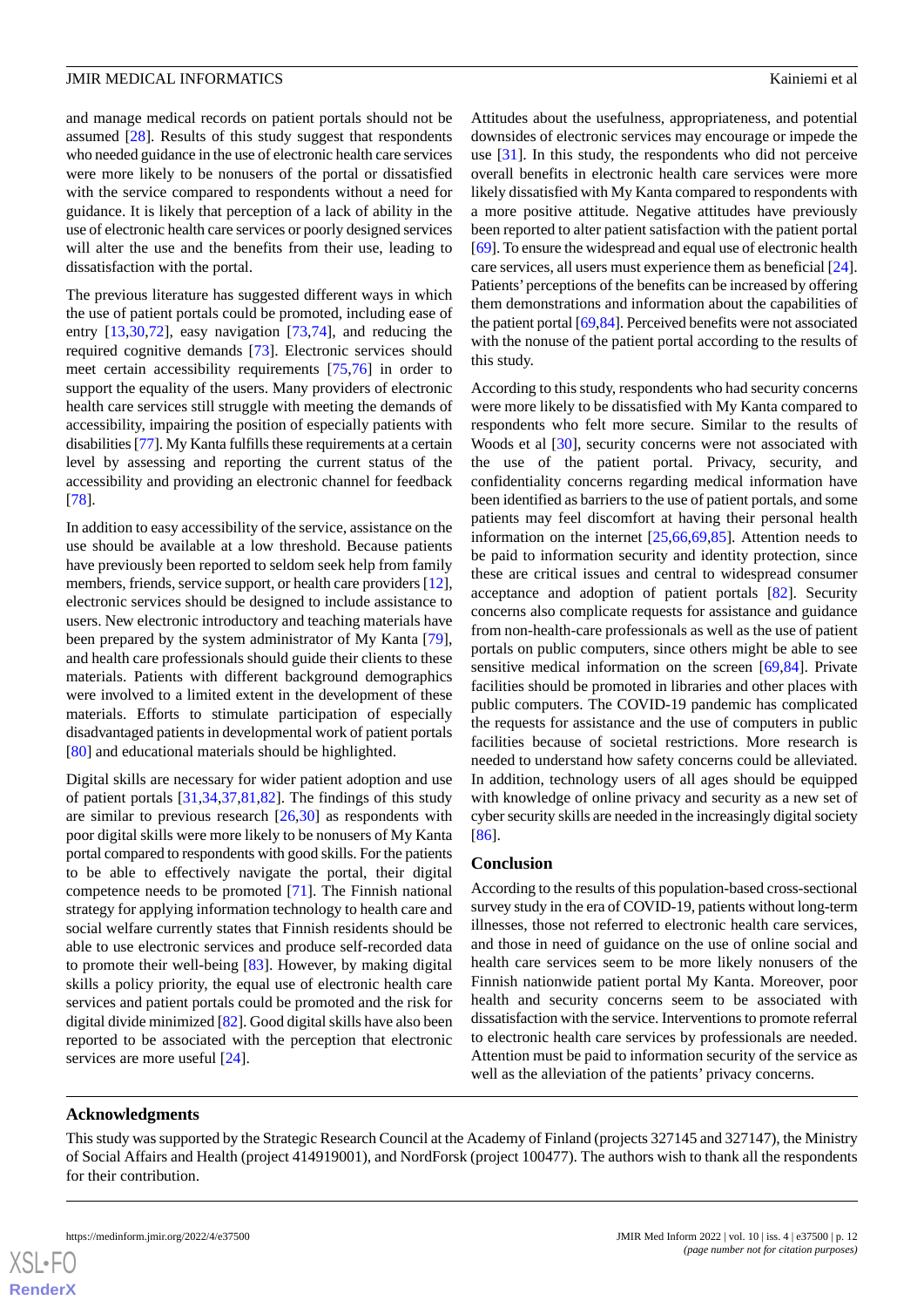## **Conflicts of Interest**

None declared.

## <span id="page-12-18"></span>**Multimedia Appendix 1**

Description of the used variables. [[DOCX File , 16 KB](https://jmir.org/api/download?alt_name=medinform_v10i4e37500_app1.docx&filename=4ec2df026bb4903639e93de0de4402a8.docx)-[Multimedia Appendix 1\]](https://jmir.org/api/download?alt_name=medinform_v10i4e37500_app1.docx&filename=4ec2df026bb4903639e93de0de4402a8.docx)

## <span id="page-12-0"></span>**References**

- <span id="page-12-1"></span>1. Tiirinki H, Tynkkynen L, Sovala M, Atkins S, Koivusalo M, Rautiainen P, et al. COVID-19 pandemic in Finland: preliminary analysis on health system response and economic consequences. Health Policy Technol 2020 Dec;9(4):649-662 [\[FREE](http://europepmc.org/abstract/MED/32874860) [Full text\]](http://europepmc.org/abstract/MED/32874860) [doi: [10.1016/j.hlpt.2020.08.005\]](http://dx.doi.org/10.1016/j.hlpt.2020.08.005) [Medline: [32874860\]](http://www.ncbi.nlm.nih.gov/entrez/query.fcgi?cmd=Retrieve&db=PubMed&list_uids=32874860&dopt=Abstract)
- <span id="page-12-2"></span>2. Ting D, Carin L, Dzau V, Wong TY. Digital technology and COVID-19. Nat Med 2020 Apr;26(4):459-461 [\[FREE Full](http://europepmc.org/abstract/MED/32284618) [text](http://europepmc.org/abstract/MED/32284618)] [doi: [10.1038/s41591-020-0824-5\]](http://dx.doi.org/10.1038/s41591-020-0824-5) [Medline: [32284618](http://www.ncbi.nlm.nih.gov/entrez/query.fcgi?cmd=Retrieve&db=PubMed&list_uids=32284618&dopt=Abstract)]
- <span id="page-12-3"></span>3. Power K, McCrea Z, White M, Breen A, Dunleavy B, O'Donoghue S, et al. The development of an epilepsy electronic patient portal: facilitating both patient empowerment and remote clinician-patient interaction in a post-COVID-19 world. Epilepsia 2020 Sep;61(9):1894-1905 [\[FREE Full text](http://europepmc.org/abstract/MED/32668026)] [doi: [10.1111/epi.16627\]](http://dx.doi.org/10.1111/epi.16627) [Medline: [32668026](http://www.ncbi.nlm.nih.gov/entrez/query.fcgi?cmd=Retrieve&db=PubMed&list_uids=32668026&dopt=Abstract)]
- <span id="page-12-4"></span>4. Stanimirovic D. eHealth patient portal: becoming an indispensable public health tool in the time of Covid-19. Stud Health Technol Inform 2021;281:880-884 [\[FREE Full text\]](https://doi.org/10.3233/SHTI210305) [doi: [10.3233/shti210305](http://dx.doi.org/10.3233/shti210305)]
- <span id="page-12-5"></span>5. Kong Q, Riedewald D, Askari M. Factors affecting portal usage among chronically ill patients during the COVID-19 pandemic in the Netherlands: cross-sectional study. JMIR Hum Factors 2021 Jul 19;8(3):e26003 [\[FREE Full text\]](https://humanfactors.jmir.org/2021/3/e26003/) [doi: [10.2196/26003\]](http://dx.doi.org/10.2196/26003) [Medline: [34003762\]](http://www.ncbi.nlm.nih.gov/entrez/query.fcgi?cmd=Retrieve&db=PubMed&list_uids=34003762&dopt=Abstract)
- <span id="page-12-7"></span><span id="page-12-6"></span>6. Osborn C, Mayberry L, Wallston K, Johnson K, Elasy TA. Understanding patient portal use: implications for medication management. J Med Internet Res 2013 Jul 03;15(7):e133 [\[FREE Full text](https://www.jmir.org/2013/7/e133/)] [doi: [10.2196/jmir.2589\]](http://dx.doi.org/10.2196/jmir.2589) [Medline: [23823974](http://www.ncbi.nlm.nih.gov/entrez/query.fcgi?cmd=Retrieve&db=PubMed&list_uids=23823974&dopt=Abstract)]
- <span id="page-12-8"></span>7. Irizarry T, DeVito Dabbs A, Curran CR. Patient portals and patient engagement: a state of the science review. J Med Internet Res 2015 Jun 23;17(6):e148 [\[FREE Full text\]](https://www.jmir.org/2015/6/e148/) [doi: [10.2196/jmir.4255\]](http://dx.doi.org/10.2196/jmir.4255) [Medline: [26104044\]](http://www.ncbi.nlm.nih.gov/entrez/query.fcgi?cmd=Retrieve&db=PubMed&list_uids=26104044&dopt=Abstract)
- 8. Ammenwerth E, Neyer S, Hörbst A, Mueller G, Siebert U, Schnell-Inderst P. Adult patient access to electronic health records. Cochrane Database Syst Rev 2107;6:CD012707 [\[FREE Full text\]](https://doi.org/10.1002/14651858.CD012707.pub2) [doi: [10.1002/14651858.CD012707\]](http://dx.doi.org/10.1002/14651858.CD012707)
- <span id="page-12-9"></span>9. Essén A, Scandurra I, Gerrits R, Humphrey G, Johansen M, Kierkegaard P, et al. Patient access to electronic health records: differences across ten countries. Health Policy Technol 2018 Mar; 7(1): 44-56 [\[FREE Full text\]](https://doi.org/10.1016/j.hlpt.2017.11.003) [doi: [10.1016/j.hlpt.2017.11.003](http://dx.doi.org/10.1016/j.hlpt.2017.11.003)]
- <span id="page-12-10"></span>10. Aanestad M, Grisot M, Hanseth O, Vassilakopoulou P. Strategies for building ehealth infrastructures. In: Aanestad M, Grisot M, Hanseth O, Vassilakopoulou P, editors. Information Infrastructures within European Health Care: Working with the Installed Base. Cham: Springer International; 2017:35-51.
- <span id="page-12-12"></span><span id="page-12-11"></span>11. Walker J, Leveille S, Bell S, Chimowitz H, Dong Z, Elmore J, et al. OpenNotes after 7 years: patient experiences with ongoing access to their clinicians' outpatient visit notes. J Med Internet Res 2019 May 06;21(5):e13876 [[FREE Full text](https://doi.org/10.2196/13876)] [doi: [10.2196/13876](http://dx.doi.org/10.2196/13876)]
- <span id="page-12-17"></span>12. Zanaboni P, Kummervold P, Sørensen T, Johansen MA. Patient use and experience with online access to electronic health records in Norway: results from an online survey. J Med Internet Res 2020 Feb 07;22(2):e16144 [[FREE Full text](https://www.jmir.org/2020/2/e16144/)] [doi: [10.2196/16144\]](http://dx.doi.org/10.2196/16144) [Medline: [32031538\]](http://www.ncbi.nlm.nih.gov/entrez/query.fcgi?cmd=Retrieve&db=PubMed&list_uids=32031538&dopt=Abstract)
- <span id="page-12-14"></span>13. Graham T, Ali S, Avdagovska M, Ballermann M. Effects of a web-based patient portal on patient satisfaction and missed appointment rates: survey study. J Med Internet Res 2020 May 19;22(5):e17955 [\[FREE Full text\]](https://www.jmir.org/2020/5/e17955/) [doi: [10.2196/17955](http://dx.doi.org/10.2196/17955)] [Medline: [32427109](http://www.ncbi.nlm.nih.gov/entrez/query.fcgi?cmd=Retrieve&db=PubMed&list_uids=32427109&dopt=Abstract)]
- 14. de Lusignan S, Mold F, Sheikh A, Majeed A, Wyatt J, Quinn T, et al. Patients' online access to their electronic health records and linked online services: a systematic interpretative review. BMJ Open 2014 Sep 08;4(9):e006021 [\[FREE Full](https://bmjopen.bmj.com/lookup/pmidlookup?view=long&pmid=25200561) [text](https://bmjopen.bmj.com/lookup/pmidlookup?view=long&pmid=25200561)] [doi: [10.1136/bmjopen-2014-006021\]](http://dx.doi.org/10.1136/bmjopen-2014-006021) [Medline: [25200561](http://www.ncbi.nlm.nih.gov/entrez/query.fcgi?cmd=Retrieve&db=PubMed&list_uids=25200561&dopt=Abstract)]
- <span id="page-12-15"></span><span id="page-12-13"></span>15. Mold F, de Lusignan S, Sheikh A, Majeed A, Wyatt J, Quinn T, et al. Patients' online access to their electronic health records and linked online services: a systematic review in primary care. Br J Gen Pract 2015 Mar 02;65(632):e141-e151 [[FREE Full text](https://doi.org/10.3399/bjgp15X683941)] [doi: [10.3399/bjgp15x683941\]](http://dx.doi.org/10.3399/bjgp15x683941)
- <span id="page-12-16"></span>16. Otte-Trojel T, de Bont A, Rundall T, van de Klundert J. How outcomes are achieved through patient portals: a realist review. J Am Med Inform Assoc 2014;21(4):751-757 [[FREE Full text](http://europepmc.org/abstract/MED/24503882)] [doi: [10.1136/amiajnl-2013-002501](http://dx.doi.org/10.1136/amiajnl-2013-002501)] [Medline: [24503882](http://www.ncbi.nlm.nih.gov/entrez/query.fcgi?cmd=Retrieve&db=PubMed&list_uids=24503882&dopt=Abstract)]
- 17. Tang P, Ash J, Bates D, Overhage J, Sands DZ. Personal health records: definitions, benefits, and strategies for overcoming barriers to adoption. J Am Med Inform Assoc 2006 Mar 01;13(2):121-126 [[FREE Full text](https://doi.org/10.1197/jamia.M2025)] [doi: [10.1197/jamia.m2025](http://dx.doi.org/10.1197/jamia.m2025)]
- 18. Wiljer D, Urowitz S, Apatu E, DeLenardo C, Eysenbach G, Harth T, Canadian Committee for Patient Accessible Health Records. Patient accessible electronic health records: exploring recommendations for successful implementation strategies. J Med Internet Res 2008 Oct 31;10(4):e34 [[FREE Full text](https://www.jmir.org/2008/4/e34/)] [doi: [10.2196/jmir.1061](http://dx.doi.org/10.2196/jmir.1061)] [Medline: [18974036](http://www.ncbi.nlm.nih.gov/entrez/query.fcgi?cmd=Retrieve&db=PubMed&list_uids=18974036&dopt=Abstract)]
- 19. Yamin C, Emani S, Williams D, Lipsitz S, Karson A, Wald J, et al. The digital divide in adoption and use of a personal health record. Arch Intern Med 2011 Mar 28;171(6):568-574 [[FREE Full text](https://doi.org/10.1001/archinternmed.2011.34)] [doi: [10.1001/archinternmed.2011.34](http://dx.doi.org/10.1001/archinternmed.2011.34)] [Medline: [21444847](http://www.ncbi.nlm.nih.gov/entrez/query.fcgi?cmd=Retrieve&db=PubMed&list_uids=21444847&dopt=Abstract)]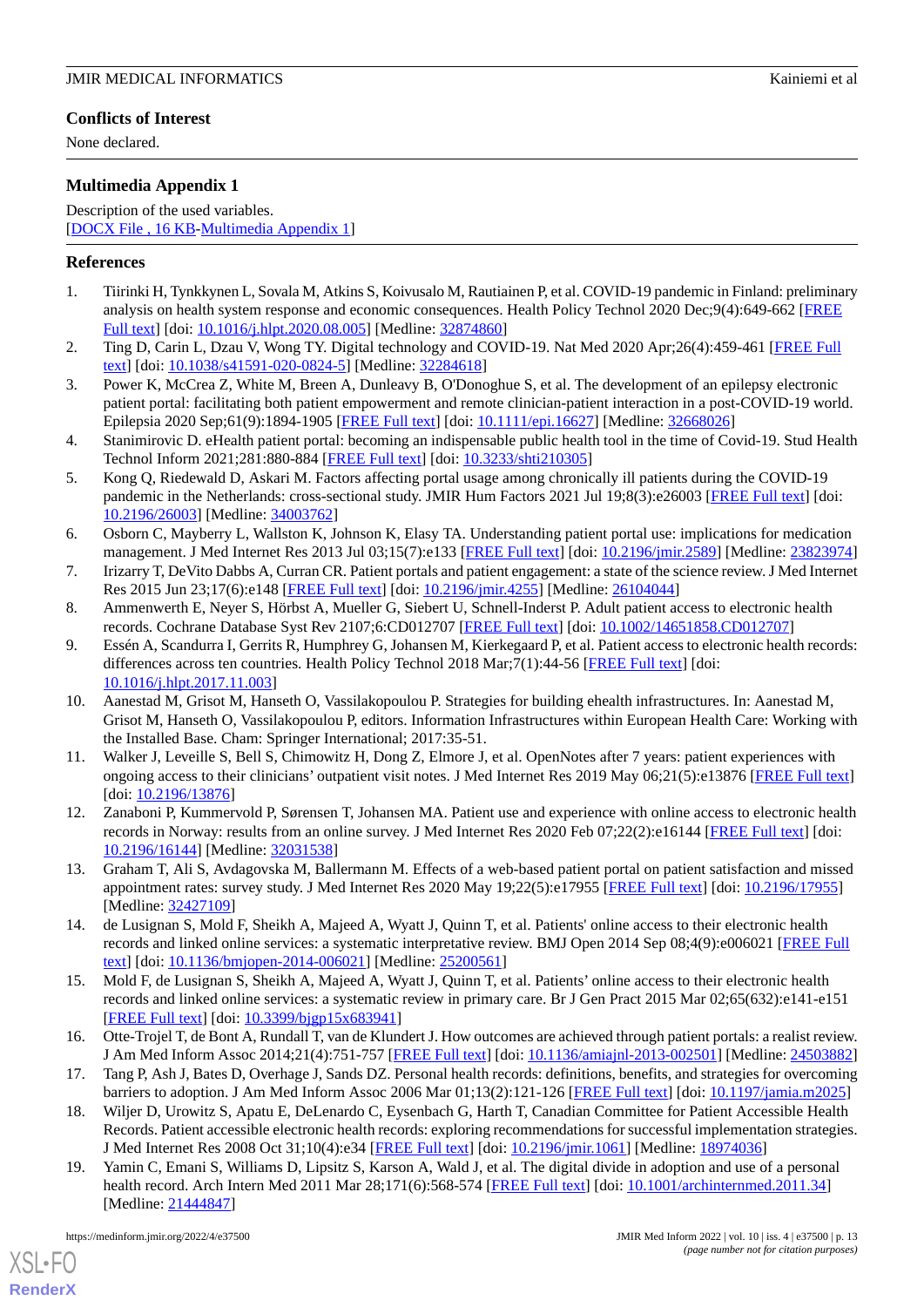- <span id="page-13-0"></span>20. Delone W, McLean E. The DeLone and McLean model of information systems success: a ten-year update. J Manag Inf Syst 2014 Dec 23;19(4):9-30 [[FREE Full text](https://doi.org/10.1080/07421222.2003.11045748)] [doi: [10.1080/07421222.2003.11045748\]](http://dx.doi.org/10.1080/07421222.2003.11045748)
- <span id="page-13-1"></span>21. Ronda M, Dijkhorst-Oei LT, Rutten GEHM. Reasons and barriers for using a patient portal: survey among patients with diabetes mellitus. J Med Internet Res 2014 Nov 25;16(11):e263 [[FREE Full text](https://www.jmir.org/2014/11/e263/)] [doi: [10.2196/jmir.3457](http://dx.doi.org/10.2196/jmir.3457)] [Medline: [25424228](http://www.ncbi.nlm.nih.gov/entrez/query.fcgi?cmd=Retrieve&db=PubMed&list_uids=25424228&dopt=Abstract)]
- <span id="page-13-3"></span><span id="page-13-2"></span>22. Valeur H, Lie A, Moen K. Patient rationales against the use of patient-accessible electronic health records: qualitative study. J Med Internet Res 2021 May 28;23(5):e24090 [[FREE Full text](https://www.jmir.org/2021/5/e24090/)] [doi: [10.2196/24090\]](http://dx.doi.org/10.2196/24090) [Medline: [34047711](http://www.ncbi.nlm.nih.gov/entrez/query.fcgi?cmd=Retrieve&db=PubMed&list_uids=34047711&dopt=Abstract)]
- <span id="page-13-4"></span>23. Walker D, Hefner J, Fareed N, Huerta T, McAlearney AS. Exploring the digital divide: age and race disparities in use of an inpatient portal. Telemed J E Health 2020 May;26(5):603-613 [\[FREE Full text\]](http://europepmc.org/abstract/MED/31313977) [doi: [10.1089/tmj.2019.0065\]](http://dx.doi.org/10.1089/tmj.2019.0065) [Medline: [31313977](http://www.ncbi.nlm.nih.gov/entrez/query.fcgi?cmd=Retrieve&db=PubMed&list_uids=31313977&dopt=Abstract)]
- <span id="page-13-5"></span>24. Heponiemi T, Jormanainen V, Leemann L, Manderbacka K, Aalto AM, Hyppönen H. Digital divide in perceived benefits of online health care and social welfare services: national cross-sectional survey study. J Med Internet Res 2020 Jul 07;22(7):e17616 [\[FREE Full text](https://www.jmir.org/2020/7/e17616/)] [doi: [10.2196/17616\]](http://dx.doi.org/10.2196/17616) [Medline: [32673218\]](http://www.ncbi.nlm.nih.gov/entrez/query.fcgi?cmd=Retrieve&db=PubMed&list_uids=32673218&dopt=Abstract)
- <span id="page-13-6"></span>25. Powell KR. Patient-perceived facilitators of and barriers to electronic portal use: a systematic review. Comput Inform Nurs 2017;35:565-573 [\[FREE Full text\]](https://doi.org/10.1097/CIN.0000000000000377) [doi: [10.1097/cin.0000000000000377\]](http://dx.doi.org/10.1097/cin.0000000000000377)
- <span id="page-13-7"></span>26. van der Vaart R, Drossaert C, Taal E, Drossaers-Bakker K, Vonkeman H, van de Laar MAFJ. Impact of patient-accessible electronic medical records in rheumatology: use, satisfaction and effects on empowerment among patients. BMC Musculoskelet Disord 2014 Mar 26;15:102 [\[FREE Full text](https://bmcmusculoskeletdisord.biomedcentral.com/articles/10.1186/1471-2474-15-102)] [doi: [10.1186/1471-2474-15-102\]](http://dx.doi.org/10.1186/1471-2474-15-102) [Medline: [24673997\]](http://www.ncbi.nlm.nih.gov/entrez/query.fcgi?cmd=Retrieve&db=PubMed&list_uids=24673997&dopt=Abstract)
- <span id="page-13-8"></span>27. Moll J, Rexhepi H, Cajander Å, Grünloh C, Huvila I, Hägglund M, et al. Patients' experiences of accessing their electronic health records: national patient survey in Sweden. J Med Internet Res 2018 Nov 01;20(11):e278 [\[FREE Full text\]](https://www.jmir.org/2018/11/e278/) [doi: [10.2196/jmir.9492](http://dx.doi.org/10.2196/jmir.9492)] [Medline: [30389647](http://www.ncbi.nlm.nih.gov/entrez/query.fcgi?cmd=Retrieve&db=PubMed&list_uids=30389647&dopt=Abstract)]
- <span id="page-13-9"></span>28. Turvey C, Klein D, Fix G, Hogan T, Woods S, Simon S, et al. Blue Button use by patients to access and share health record information using the Department of Veterans Affairs' online patient portal. J Am Med Inform Assoc 2014;21(4):657-663 [[FREE Full text](http://europepmc.org/abstract/MED/24740865)] [doi: [10.1136/amiajnl-2014-002723](http://dx.doi.org/10.1136/amiajnl-2014-002723)] [Medline: [24740865](http://www.ncbi.nlm.nih.gov/entrez/query.fcgi?cmd=Retrieve&db=PubMed&list_uids=24740865&dopt=Abstract)]
- <span id="page-13-10"></span>29. Sääskilahti M, Aarnio E, Lämsä E, Ahonen R, Timonen J. Use and non-use of a nationwide patient portal: a survey among pharmacy customers. J Pharm Health Serv Res 2020;11:335-342 [\[FREE Full text\]](https://doi.org/10.1111/jphs.12368) [doi: [10.1111/jphs.12368](http://dx.doi.org/10.1111/jphs.12368)]
- <span id="page-13-12"></span><span id="page-13-11"></span>30. Woods S, Forsberg C, Schwartz E, Nazi K, Hibbard J, Houston T, et al. The association of patient factors, digital access, and online behavior on sustained patient portal use: a prospective cohort of enrolled users. J Med Internet Res 2017 Oct 17;19(10):e345 [\[FREE Full text](https://www.jmir.org/2017/10/e345/)] [doi: [10.2196/jmir.7895\]](http://dx.doi.org/10.2196/jmir.7895) [Medline: [29042345](http://www.ncbi.nlm.nih.gov/entrez/query.fcgi?cmd=Retrieve&db=PubMed&list_uids=29042345&dopt=Abstract)]
- <span id="page-13-13"></span>31. Helsper EJ. A corresponding fields model for the links between social and digital exclusion. Commun Theor 2012 Oct 15;22(4):403-426 [[FREE Full text](https://doi.org/10.1111/j.1468-2885.2012.01416.x)] [doi: [10.1111/j.1468-2885.2012.01416.x\]](http://dx.doi.org/10.1111/j.1468-2885.2012.01416.x)
- 32. van Deursen AJ, van Dijk JA. The first-level digital divide shifts from inequalities in physical access to inequalities in material access. New Media Soc 2019 Feb;21(2):354-375 [[FREE Full text](https://journals.sagepub.com/doi/10.1177/1461444818797082?url_ver=Z39.88-2003&rfr_id=ori:rid:crossref.org&rfr_dat=cr_pub%3dpubmed)] [doi: [10.1177/1461444818797082\]](http://dx.doi.org/10.1177/1461444818797082) [Medline: [30886536](http://www.ncbi.nlm.nih.gov/entrez/query.fcgi?cmd=Retrieve&db=PubMed&list_uids=30886536&dopt=Abstract)]
- <span id="page-13-15"></span><span id="page-13-14"></span>33. Graetz I, Gordon N, Fung V, Hamity C, Reed ME. The digital divide and patient portals: internet access explained differences in patient portal use for secure messaging by age, race, and income. Med Care 2016;54:772-779 [\[FREE Full text\]](https://doi.org/10.1097/MLR.0000000000000560) [doi: [10.1097/mlr.0000000000000560\]](http://dx.doi.org/10.1097/mlr.0000000000000560)
- <span id="page-13-16"></span>34. Heponiemi T, Gluschkoff K, Leemann L, Manderbacka K, Aalto A, Hyppönen H. Digital inequality in Finland: access, skills and attitudes as social impact mediators. New Media Soc 2021 Jul 28:146144482110230 [\[FREE Full text\]](https://doi.org/10.1177/14614448211023007) [doi: [10.1177/14614448211023007\]](http://dx.doi.org/10.1177/14614448211023007)
- <span id="page-13-17"></span>35. European Commission. DESI: Shaping Europe's Digital Future. URL:<https://digital-strategy.ec.europa.eu/en/policies/desi> [accessed 2021-12-20]
- <span id="page-13-19"></span><span id="page-13-18"></span>36. Jormanainen V, Parhiala K, Niemi A, Erhola M, Keskimäki I, Kaila M. Half of the Finnish population accessed their own data: comprehensive access to personal health information online is a corner-stone of digital revolution in Finnish health and social care. FinJeHeW 2019 Nov 02;11(4):289-310 [[FREE Full text](https://doi.org/10.23996/fjhw.83323)] [doi: [10.23996/fjhw.83323\]](http://dx.doi.org/10.23996/fjhw.83323)
- <span id="page-13-21"></span><span id="page-13-20"></span>37. Kyytsönen M, Aalto AM, Vehko T. Social and Health Care Online Service Use in 2020–2021: Experiences of the Population (English abstract; report 7/2021). Finland: Finnish Institute for Health and Welfare; 2021.
- 38. Jormanainen V, Reponen J. CAF and CAMM analyses on the first 10 years of national Kanta services in Finland. FinJeHeW 2020 Dec 23;12(4):302-315 [\[FREE Full text](https://doi.org/10.23996/fjhw.98548)] [doi: [10.23996/fjhw.98548](http://dx.doi.org/10.23996/fjhw.98548)]
- <span id="page-13-22"></span>39. Kanta. Data Recorded in Kanta. URL:<https://www.kanta.fi/en/data-in-kanta> [accessed 2022-04-19]
- <span id="page-13-23"></span>40. Kanta. My Kanta Pages. URL: <https://www.kanta.fi/en/my-kanta-pages> [accessed 2022-04-19]
- 41. Aarnio E, Huupponen R, Martikainen J, Korhonen MJ. First insight to the Finnish nationwide electronic prescription database as a data source for pharmacoepidemiology research. Res Social Adm Pharm 2020 Apr;16(4):553-559 [[FREE](https://doi.org/10.1016/j.sapharm.2019.06.012) [Full text\]](https://doi.org/10.1016/j.sapharm.2019.06.012) [doi: [10.1016/j.sapharm.2019.06.012](http://dx.doi.org/10.1016/j.sapharm.2019.06.012)] [Medline: [31253500\]](http://www.ncbi.nlm.nih.gov/entrez/query.fcgi?cmd=Retrieve&db=PubMed&list_uids=31253500&dopt=Abstract)
- 42. Jormanainen V. Large-scale implementation and adoption of the Finnish national Kanta services in 2010–2017: a prospective, longitudinal, indicator-based study. FinJeHeW 2018 Dec 04;10(4):381-395 [[FREE Full text](https://doi.org/10.23996/fjhw.74511)] [doi: [10.23996/fjhw.74511\]](http://dx.doi.org/10.23996/fjhw.74511)
- 43. Kanta. Review of Kanta Year 2020: Importance of Digital Services Highlighted. URL: [https://www.kanta.fi/en/web/guest/](https://www.kanta.fi/en/web/guest/notice/-/asset_publisher/cf6QCnduV1x6/content/katsaus-kanta-vuoteen-2020-digipalvelujen-tarkeys-korostui) [notice/-/asset\\_publisher/cf6QCnduV1x6/content/katsaus-kanta-vuoteen-2020-digipalvelujen-tarkeys-korostui](https://www.kanta.fi/en/web/guest/notice/-/asset_publisher/cf6QCnduV1x6/content/katsaus-kanta-vuoteen-2020-digipalvelujen-tarkeys-korostui) [accessed 2022-04-19]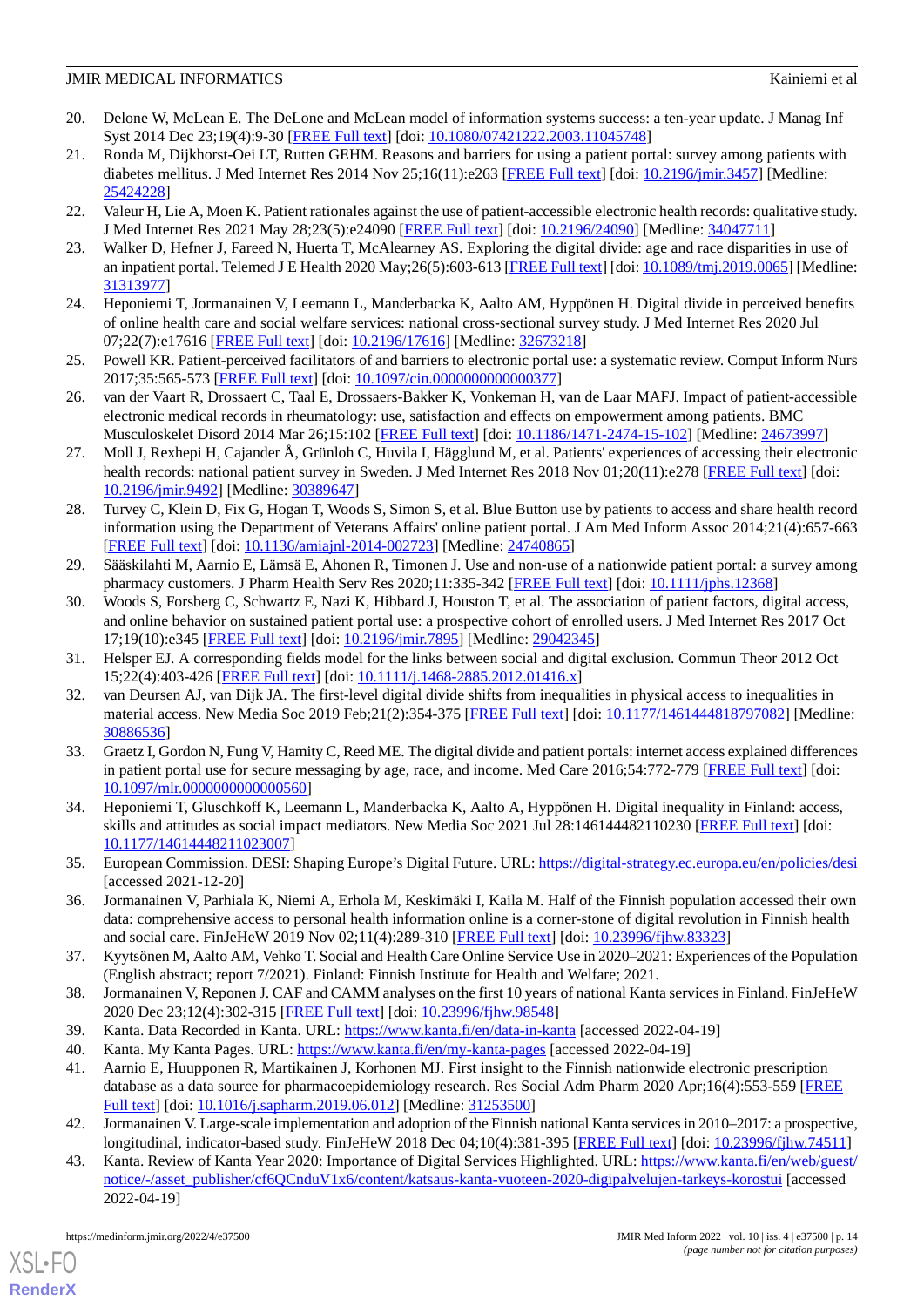- <span id="page-14-1"></span><span id="page-14-0"></span>44. Kanta. Statistics. URL: <https://www.kanta.fi/en/statistics> [accessed 2022-04-19]
- 45. Kanta. Acting on Behalf of Someone Else. URL: <https://www.kanta.fi/en/acting-on-behalf-of-someone-else> [accessed 2022-04-19]
- <span id="page-14-3"></span><span id="page-14-2"></span>46. Finnish Institute for Health and Welfare. National FinSote Survey. URL: [https://thl.fi/en/web/thlfi-en/](https://thl.fi/en/web/thlfi-en/research-and-development/research-and-projects/national-finsote-survey) [research-and-development/research-and-projects/national-finsote-survey](https://thl.fi/en/web/thlfi-en/research-and-development/research-and-projects/national-finsote-survey) [accessed 2021-11-08]
- <span id="page-14-4"></span>47. Seaman S, White IR. Review of inverse probability weighting for dealing with missing data. Stat Methods Med Res 2013 Jun;22(3):278-295 [[FREE Full text](https://doi.org/10.1177/0962280210395740)] [doi: [10.1177/0962280210395740\]](http://dx.doi.org/10.1177/0962280210395740) [Medline: [21220355\]](http://www.ncbi.nlm.nih.gov/entrez/query.fcgi?cmd=Retrieve&db=PubMed&list_uids=21220355&dopt=Abstract)
- <span id="page-14-5"></span>48. Härkänen T, Kaikkonen R, Virtala E, Koskinen S. Inverse probability weighting and doubly robust methods in correcting the effects of non-response in the reimbursed medication and self-reported turnout estimates in the ATH survey. BMC Public Health 2014 Nov 06;14:1150 [\[FREE Full text\]](https://bmcpublichealth.biomedcentral.com/articles/10.1186/1471-2458-14-1150) [doi: [10.1186/1471-2458-14-1150](http://dx.doi.org/10.1186/1471-2458-14-1150)] [Medline: [25373328\]](http://www.ncbi.nlm.nih.gov/entrez/query.fcgi?cmd=Retrieve&db=PubMed&list_uids=25373328&dopt=Abstract)
- <span id="page-14-6"></span>49. Scholaro. Finland Grading System. URL:<https://www.scholaro.com/pro/Countries/Finland/Grading-System> [accessed 2021-11-26]
- <span id="page-14-7"></span>50. Marsh C, Elliott J. Exploring Data: An Introduction to Data Analysis for Social Scientists, 2nd Edition. Hoboken, NJ: Wiley; 208.
- <span id="page-14-8"></span>51. Statistics Finland. Statistical Grouping of Municipalities. URL: [https://www.stat.fi/meta/kas/til\\_kuntaryhmit\\_en.html](https://www.stat.fi/meta/kas/til_kuntaryhmit_en.html) [accessed 2021-09-30]
- <span id="page-14-9"></span>52. Miilunpalo S, Vuori I, Oja P, Pasanen M, Urponen H. Self-rated health status as a health measure: the predictive value of self-reported health status on the use of physician services and on mortality in the working-age population. J Clin Epidemiol 1997 May;50(5):517-528 [[FREE Full text](https://doi.org/10.1016/S0895-4356(97)00045-0)] [doi: [10.1016/s0895-4356\(97\)00045-0\]](http://dx.doi.org/10.1016/s0895-4356(97)00045-0)
- <span id="page-14-10"></span>53. Jyväsjärvi S. Frequent Attenders in Primary Health Care. A Cross-Sectional Study of Frequent Attenders'Psychosocial and Family Factors, Chronic Diseases and Reasons for Encounter in a Finnish Health Centre. University of Oulu. URL: <http://jultika.oulu.fi/files/isbn9514264460.pdf> [accessed 2022-04-19]
- <span id="page-14-12"></span><span id="page-14-11"></span>54. van Deursen AJ, Helsper E, Eynon R. Development and validation of the Internet Skills Scale (ISS). Inf Commun Soc 2015 Aug 25;19(6):804-823 [[FREE Full text](https://doi.org/10.1080/1369118X.2015.1078834)] [doi: [10.1080/1369118x.2015.1078834\]](http://dx.doi.org/10.1080/1369118x.2015.1078834)
- 55. Ranganathan P, Pramesh C, Aggarwal R. Common pitfalls in statistical analysis: logistic regression. Perspect Clin Res 2017;8(3):148-151 [[FREE Full text](http://europepmc.org/abstract/MED/28828311)] [doi: 10.4103/picr.PICR 87 17] [Medline: [28828311](http://www.ncbi.nlm.nih.gov/entrez/query.fcgi?cmd=Retrieve&db=PubMed&list_uids=28828311&dopt=Abstract)]
- <span id="page-14-13"></span>56. Ammenwerth E, Duftschmid G, Al-Hamdan Z, Bawadi H, Cheung N, Cho K, et al. International comparison of six basic eHealth indicators across 14 countries: an eHealth benchmarking study. Methods Inf Med 2020 Dec;59(S 02):e46-e63 [[FREE Full text](http://www.thieme-connect.com/DOI/DOI?10.1055/s-0040-1715796)] [doi: [10.1055/s-0040-1715796](http://dx.doi.org/10.1055/s-0040-1715796)] [Medline: [33207386](http://www.ncbi.nlm.nih.gov/entrez/query.fcgi?cmd=Retrieve&db=PubMed&list_uids=33207386&dopt=Abstract)]
- 57. Lämsä E, Timonen J, Mäntyselkä P, Ahonen R. Pharmacy customers' experiences with the national online service for viewing electronic prescriptions in Finland. Int J Med Inform 2017 Jan;97:221-228 [[FREE Full text\]](https://doi.org/10.1016/j.ijmedinf.2016.10.014) [doi: [10.1016/j.ijmedinf.2016.10.014\]](http://dx.doi.org/10.1016/j.ijmedinf.2016.10.014) [Medline: [27919380](http://www.ncbi.nlm.nih.gov/entrez/query.fcgi?cmd=Retrieve&db=PubMed&list_uids=27919380&dopt=Abstract)]
- <span id="page-14-14"></span>58. Sääskilahti M, Ahonen R, Timonen J. Pharmacy customers' experiences of use, usability, and satisfaction of a nationwide patient portal: survey study. J Med Internet Res 2021 Jul 16;23(7):e25368 [[FREE Full text](https://www.jmir.org/2021/7/e25368/)] [doi: [10.2196/25368\]](http://dx.doi.org/10.2196/25368) [Medline: [34269687](http://www.ncbi.nlm.nih.gov/entrez/query.fcgi?cmd=Retrieve&db=PubMed&list_uids=34269687&dopt=Abstract)]
- <span id="page-14-16"></span><span id="page-14-15"></span>59. Sääskilahti M, Ojanen A, Ahonen R, Timonen J. Benefits, problems, and potential improvements in a nationwide patient portal: cross-sectional survey of pharmacy customers' experiences. J Med Internet Res 2021 Nov 03;23(11):e31483 [\[FREE](https://www.jmir.org/2021/11/e31483/) [Full text\]](https://www.jmir.org/2021/11/e31483/) [doi: [10.2196/31483\]](http://dx.doi.org/10.2196/31483) [Medline: [34730542](http://www.ncbi.nlm.nih.gov/entrez/query.fcgi?cmd=Retrieve&db=PubMed&list_uids=34730542&dopt=Abstract)]
- <span id="page-14-17"></span>60. Hargittai E. Digital na(t)ives? Variation in internet skills and uses among members of the "Net Generation". Sociol Inq 2010;80:92-113 [\[FREE Full text\]](https://doi.org/10.1111/j.1475-682X.2009.00317.x) [doi: [10.1111/j.1475-682x.2009.00317.x](http://dx.doi.org/10.1111/j.1475-682x.2009.00317.x)]
- <span id="page-14-18"></span>61. Marco-Ruiz L, Bønes E, de la Asunción E, Gabarron E, Aviles-Solis J, Lee E, et al. Combining multivariate statistics and the think-aloud protocol to assess human-computer interaction barriers in symptom checkers. J Biomed Inform 2017 Oct;74:104-122 [[FREE Full text](https://linkinghub.elsevier.com/retrieve/pii/S1532-0464(17)30199-5)] [doi: [10.1016/j.jbi.2017.09.002\]](http://dx.doi.org/10.1016/j.jbi.2017.09.002) [Medline: [28893671\]](http://www.ncbi.nlm.nih.gov/entrez/query.fcgi?cmd=Retrieve&db=PubMed&list_uids=28893671&dopt=Abstract)
- <span id="page-14-19"></span>62. Dopelt K, Avni N, Haimov-Sadikov Y, Golan I, Davidovitch N. Telemedicine and eHealth literacy in the era of COVID-19: a cross-sectional study in a peripheral clinic in Israel. Int J Environ Res Public Health 2021 Sep 10;18(18):9556 [\[FREE](https://www.mdpi.com/resolver?pii=ijerph18189556) [Full text\]](https://www.mdpi.com/resolver?pii=ijerph18189556) [doi: [10.3390/ijerph18189556\]](http://dx.doi.org/10.3390/ijerph18189556) [Medline: [34574480\]](http://www.ncbi.nlm.nih.gov/entrez/query.fcgi?cmd=Retrieve&db=PubMed&list_uids=34574480&dopt=Abstract)
- <span id="page-14-20"></span>63. Kontos E, Blake K, Chou WYS, Prestin A. Predictors of eHealth usage: insights on the digital divide from the Health Information National Trends Survey 2012. J Med Internet Res 2014 Jul 16;16(7):e172 [[FREE Full text](https://www.jmir.org/2014/7/e172/)] [doi: [10.2196/jmir.3117](http://dx.doi.org/10.2196/jmir.3117)] [Medline: [25048379](http://www.ncbi.nlm.nih.gov/entrez/query.fcgi?cmd=Retrieve&db=PubMed&list_uids=25048379&dopt=Abstract)]
- <span id="page-14-22"></span>64. Hoogenbosch B, Postma J, de Man-van Ginkel JM, Tiemessen N, van Delden JJM, van Os-Medendorp H. Use and the users of a patient portal: cross-sectional study. J Med Internet Res 2018 Sep 17;20(9):e262 [\[FREE Full text\]](https://www.jmir.org/2018/9/e262/) [doi: [10.2196/jmir.9418](http://dx.doi.org/10.2196/jmir.9418)] [Medline: [30224334](http://www.ncbi.nlm.nih.gov/entrez/query.fcgi?cmd=Retrieve&db=PubMed&list_uids=30224334&dopt=Abstract)]
- <span id="page-14-21"></span>65. Hörhammer I, Kujala S, Hilama P, Heponiemi T. Building primary health care personnel's support for a patient portal while alleviating eHealth-related stress: survey study. J Med Internet Res 2021 Sep 22;23(9):e28976 [\[FREE Full text\]](https://www.jmir.org/2021/9/e28976/) [doi: [10.2196/28976\]](http://dx.doi.org/10.2196/28976) [Medline: [34550087\]](http://www.ncbi.nlm.nih.gov/entrez/query.fcgi?cmd=Retrieve&db=PubMed&list_uids=34550087&dopt=Abstract)
- 66. Kerns J, Krist A, Longo D, Kuzel A, Woolf SH. How patients want to engage with their personal health record: a qualitative study. BMJ Open 2013 Jul 30;3(7):e002931 [\[FREE Full text\]](https://bmjopen.bmj.com/lookup/pmidlookup?view=long&pmid=23901027) [doi: [10.1136/bmjopen-2013-002931\]](http://dx.doi.org/10.1136/bmjopen-2013-002931) [Medline: [23901027](http://www.ncbi.nlm.nih.gov/entrez/query.fcgi?cmd=Retrieve&db=PubMed&list_uids=23901027&dopt=Abstract)]
- 67. Krist A, Woolf S, Bello G, Sabo R, Longo D, Kashiri P, et al. Engaging primary care patients to use a patient-centered personal health record. Ann Fam Med 2014;12(5):418-426 [[FREE Full text](http://www.annfammed.org/cgi/pmidlookup?view=long&pmid=25354405)] [doi: [10.1370/afm.1691\]](http://dx.doi.org/10.1370/afm.1691) [Medline: [25354405](http://www.ncbi.nlm.nih.gov/entrez/query.fcgi?cmd=Retrieve&db=PubMed&list_uids=25354405&dopt=Abstract)]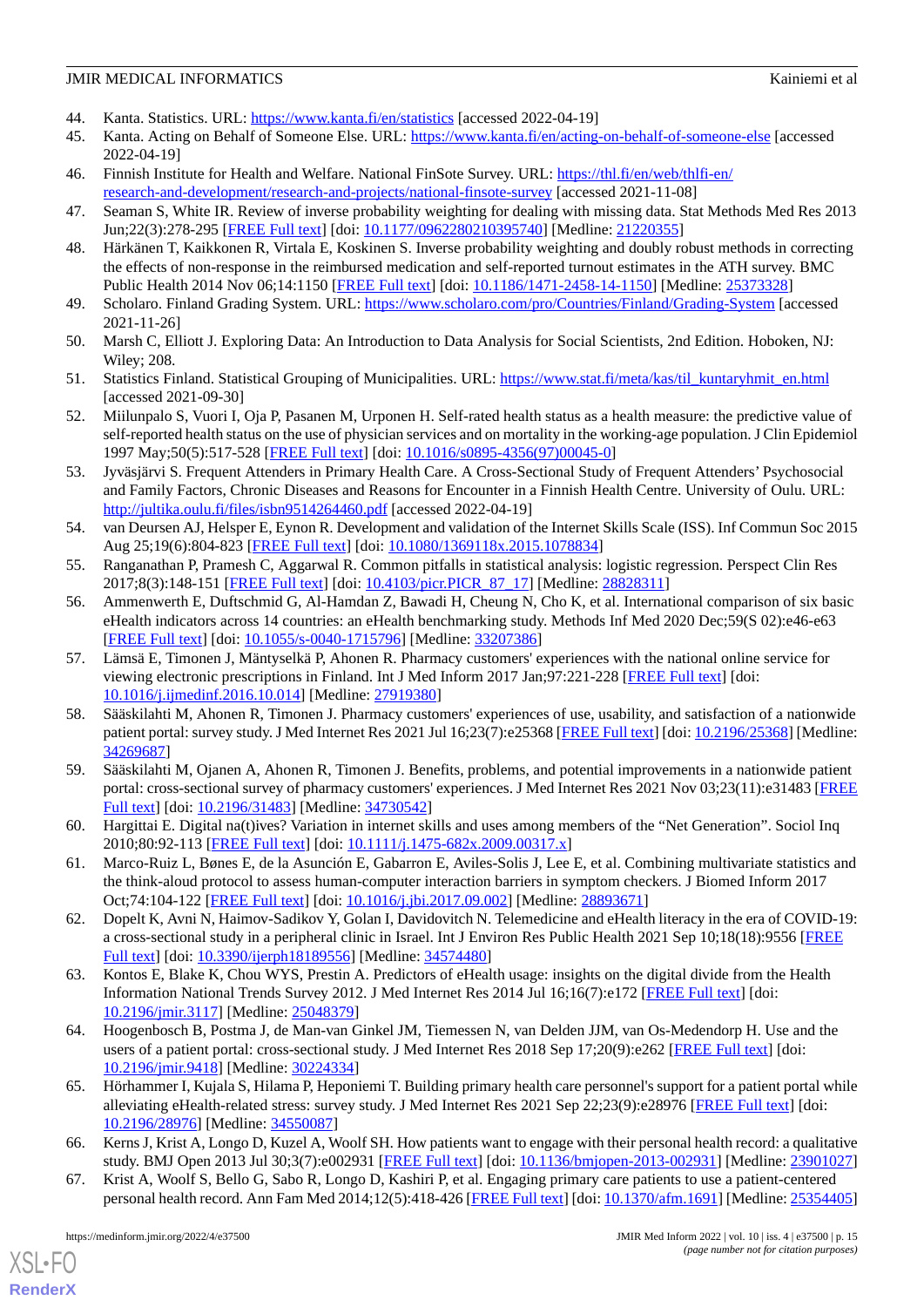- 68. Kujala S, Rajalahti E, Heponiemi T, Hilama P. Health professionals' expanding ehealth competences for supporting patients' self-management. Stud Health Technol Inform 2018;247:181-185.
- <span id="page-15-2"></span><span id="page-15-0"></span>69. Zhao J, Song B, Anand E, Schwartz D, Panesar M, Jackson G, et al. Barriers, facilitators, and solutions to optimal patient portal and personal health record use: a systematic review of the literature. AMIA Annu Symp Proc 2018;2017:1913-1922.
- 70. Clarke M, Lyden E, Ma J, King K, Siahpush M(, Michaud T, et al. Sociodemographic differences and factors affecting patient portal utilization. J Racial Ethn Health Disparities 2021 Aug;8(4):879-891 [[FREE Full text\]](https://doi.org/10.1007/s40615-020-00846-z) [doi: [10.1007/s40615-020-00846-z](http://dx.doi.org/10.1007/s40615-020-00846-z)] [Medline: [32839896\]](http://www.ncbi.nlm.nih.gov/entrez/query.fcgi?cmd=Retrieve&db=PubMed&list_uids=32839896&dopt=Abstract)
- <span id="page-15-3"></span><span id="page-15-1"></span>71. Tieu L, Schillinger D, Sarkar U, Hoskote M, Hahn K, Ratanawongsa N, et al. Online patient websites for electronic health record access among vulnerable populations: portals to nowhere? J Am Med Inform Assoc 2017 Apr 01;24(e1):e47-e54 [[FREE Full text](http://europepmc.org/abstract/MED/27402138)] [doi: [10.1093/jamia/ocw098](http://dx.doi.org/10.1093/jamia/ocw098)] [Medline: [27402138](http://www.ncbi.nlm.nih.gov/entrez/query.fcgi?cmd=Retrieve&db=PubMed&list_uids=27402138&dopt=Abstract)]
- <span id="page-15-4"></span>72. Eriksson-Backa K, Hirvonen N, Enwald H, Huvila I. Enablers for and barriers to using My Kanta: a focus group study of older adults' perceptions of the National Electronic Health Record in Finland. Inform Health Soc Care 2021 Dec 02;46(4):399-411 [[FREE Full text](https://doi.org/10.1080/17538157.2021.1902331)] [doi: [10.1080/17538157.2021.1902331\]](http://dx.doi.org/10.1080/17538157.2021.1902331) [Medline: [33787438\]](http://www.ncbi.nlm.nih.gov/entrez/query.fcgi?cmd=Retrieve&db=PubMed&list_uids=33787438&dopt=Abstract)
- <span id="page-15-5"></span>73. Kruse C, Bolton K, Freriks G. The effect of patient portals on quality outcomes and its implications to meaningful use: a systematic review. J Med Internet Res 2015 Feb 10;17(2):e44 [\[FREE Full text](https://www.jmir.org/2015/2/e44/)] [doi: [10.2196/jmir.3171](http://dx.doi.org/10.2196/jmir.3171)] [Medline: [25669240\]](http://www.ncbi.nlm.nih.gov/entrez/query.fcgi?cmd=Retrieve&db=PubMed&list_uids=25669240&dopt=Abstract)
- <span id="page-15-6"></span>74. Pyper C, Amery J, Watson M, Crook C. Patients' experiences when accessing their on-line electronic patient records in primary care. Br J Gen Pract 2004;54(498):38-43.
- <span id="page-15-7"></span>75. Finlex. Laki digitaalisten palvelujen tarjoamisesta 306/2019. URL:<https://www.finlex.fi/fi/laki/alkup/2019/20190306> [accessed 2022-03-31]
- <span id="page-15-8"></span>76. W3C Web Accessibility Initiative. W3C Accessibility Standards Overview. URL: [https://www.w3.org/WAI/](https://www.w3.org/WAI/standards-guidelines/) [standards-guidelines/](https://www.w3.org/WAI/standards-guidelines/) [accessed 2022-03-31]
- <span id="page-15-10"></span><span id="page-15-9"></span>77. Alajarmeh N. Evaluating the accessibility of public health websites: an exploratory cross-country study. Univers Access Inf Soc 2021 Jan 27:1-19 [\[FREE Full text\]](http://europepmc.org/abstract/MED/33526996) [doi: [10.1007/s10209-020-00788-7](http://dx.doi.org/10.1007/s10209-020-00788-7)] [Medline: [33526996](http://www.ncbi.nlm.nih.gov/entrez/query.fcgi?cmd=Retrieve&db=PubMed&list_uids=33526996&dopt=Abstract)]
- <span id="page-15-11"></span>78. Kanta. Accessibility Statement for the kanta.fi Web Service. URL: [https://www.kanta.fi/en/web/guest/](https://www.kanta.fi/en/web/guest/accessibility-statement-for-the-kanta.fi-web-service) [accessibility-statement-for-the-kanta.fi-web-service](https://www.kanta.fi/en/web/guest/accessibility-statement-for-the-kanta.fi-web-service) [accessed 2022-04-19]
- <span id="page-15-12"></span>79. Kanta. Get to Know Your My Kanta Pages. URL: <https://www.kanta.fi/en/my-kanta-pages-online-school> [accessed 2022-01-19]
- 80. Wildenbos G, Peute L, Jaspers M. Facilitators and barriers of electronic health record patient portal adoption by older adults: a literature study. Stud Health Technol Inform 2017;235:308-312.
- <span id="page-15-14"></span><span id="page-15-13"></span>81. Czaja S, Zarcadoolas C, Vaughon W, Lee C, Rockoff M, Levy J. The usability of electronic personal health record systems for an underserved adult population. Hum Factors 2015 May;57(3):491-506 [[FREE Full text](http://europepmc.org/abstract/MED/25875437)] [doi: [10.1177/0018720814549238\]](http://dx.doi.org/10.1177/0018720814549238) [Medline: [25875437\]](http://www.ncbi.nlm.nih.gov/entrez/query.fcgi?cmd=Retrieve&db=PubMed&list_uids=25875437&dopt=Abstract)
- <span id="page-15-15"></span>82. Kahn JS, Aulakh V, Bosworth A. What it takes: characteristics of the ideal personal health record. Health Aff (Millwood) 2009;28(2):369-376 [[FREE Full text](https://doi.org/10.1377/hlthaff.28.2.369)] [doi: [10.1377/hlthaff.28.2.369\]](http://dx.doi.org/10.1377/hlthaff.28.2.369) [Medline: [19275992\]](http://www.ncbi.nlm.nih.gov/entrez/query.fcgi?cmd=Retrieve&db=PubMed&list_uids=19275992&dopt=Abstract)
- <span id="page-15-16"></span>83. Ministry of Social Affairs and Health. Information to Support Well-Being and Service Renewal. eHealth and eSocial Strategy 2020. URL:<https://julkaisut.valtioneuvosto.fi/handle/10024/74459> [accessed 2022-01-18]
- <span id="page-15-17"></span>84. Luque A, van Keken A, Winters P, Keefer M, Sanders M, Fiscella K. Barriers and facilitators of online patient portals to personal health records among persons living with HIV: formative research. JMIR Res Protoc 2013 Jan 22;2(1):e8 [\[FREE](https://www.researchprotocols.org/2013/1/e8/) [Full text\]](https://www.researchprotocols.org/2013/1/e8/) [doi: [10.2196/resprot.2302\]](http://dx.doi.org/10.2196/resprot.2302) [Medline: [23612564](http://www.ncbi.nlm.nih.gov/entrez/query.fcgi?cmd=Retrieve&db=PubMed&list_uids=23612564&dopt=Abstract)]
- 85. Bidmead E, Marshall A. A case study of stakeholder perceptions of patient held records: the Patients Know Best (PKB) solution. Digit Health 2016;2:2055207616668431 [[FREE Full text](https://journals.sagepub.com/doi/10.1177/2055207616668431?url_ver=Z39.88-2003&rfr_id=ori:rid:crossref.org&rfr_dat=cr_pub%3dpubmed)] [doi: [10.1177/2055207616668431](http://dx.doi.org/10.1177/2055207616668431)] [Medline: [29942567\]](http://www.ncbi.nlm.nih.gov/entrez/query.fcgi?cmd=Retrieve&db=PubMed&list_uids=29942567&dopt=Abstract)
- 86. Masur PK. How online privacy literacy supports self-data protection and self-determination in the age of information. Media Commun 2020 Jun 23;8(2):258-269 [[FREE Full text\]](https://doi.org/10.17645/mac.v8i2.2855) [doi: [10.17645/mac.v8i2.2855\]](http://dx.doi.org/10.17645/mac.v8i2.2855)

## **Abbreviations**

**IPW:** inverse probability weighting **OR:** odds ratio